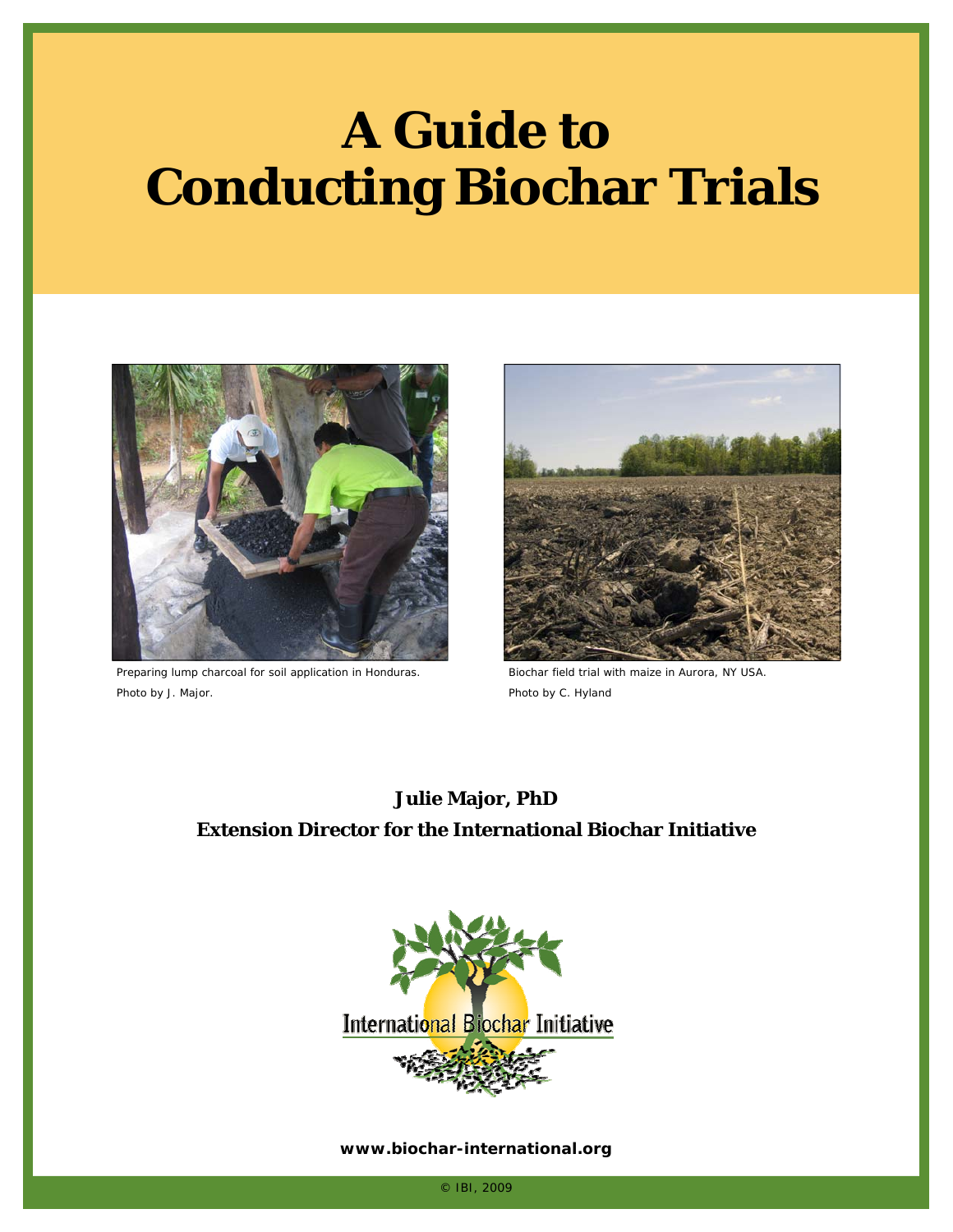*This document was reviewed by IBI's Science Advisory Committee.* 

*IBI and Julie Major are not responsible for any prejudice caused by the application of guidelines given in this manual. Figures and tables presented herein are not based on real data and are shown as fictitious examples only.* 

#### **Document Version Information:**  Ver. 1.2, 15 April 2009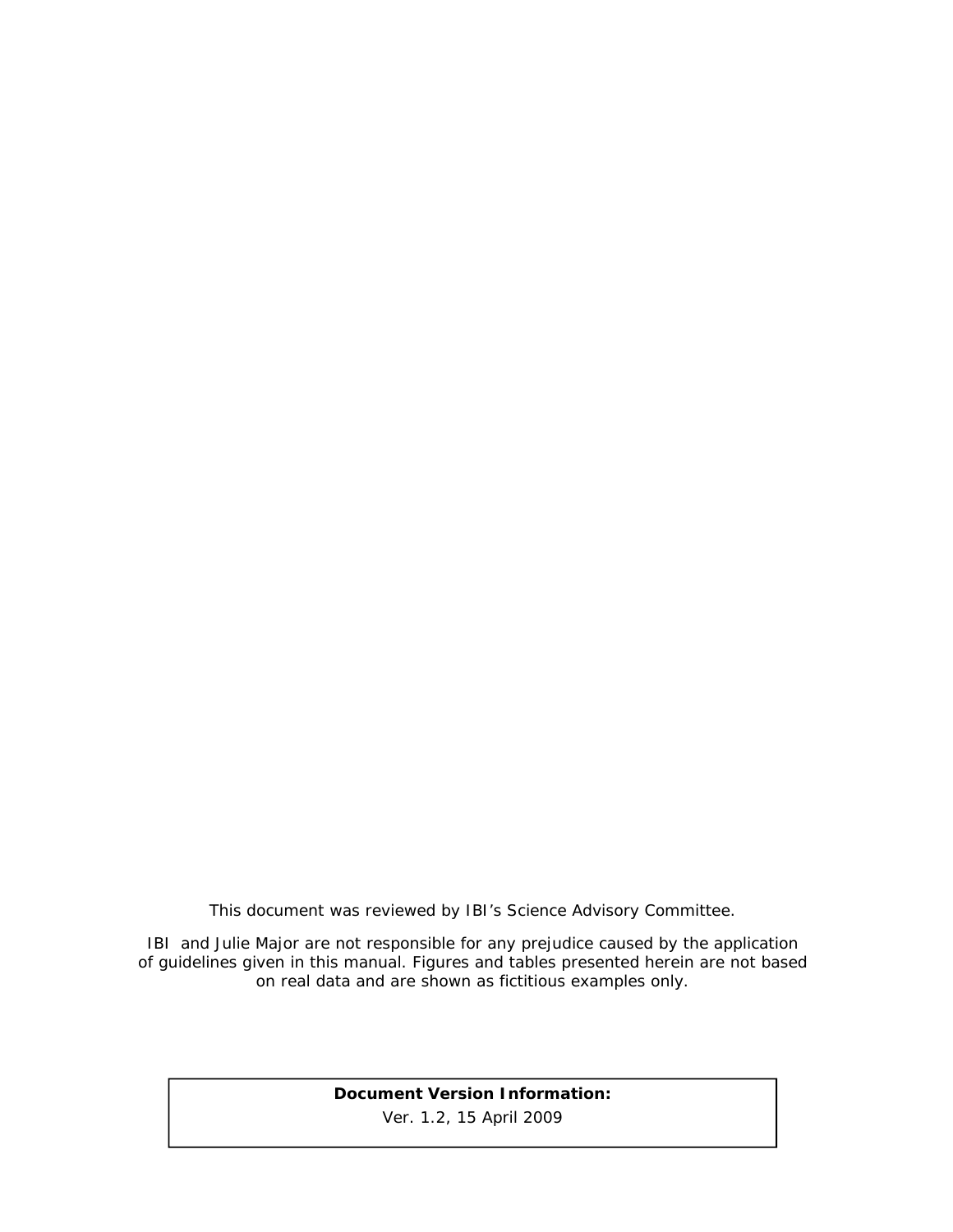### **Table of contents**

#### **BOXES**

| Box 1: Quick tests to determine whether a biochar material |  |
|------------------------------------------------------------|--|
|                                                            |  |
|                                                            |  |
|                                                            |  |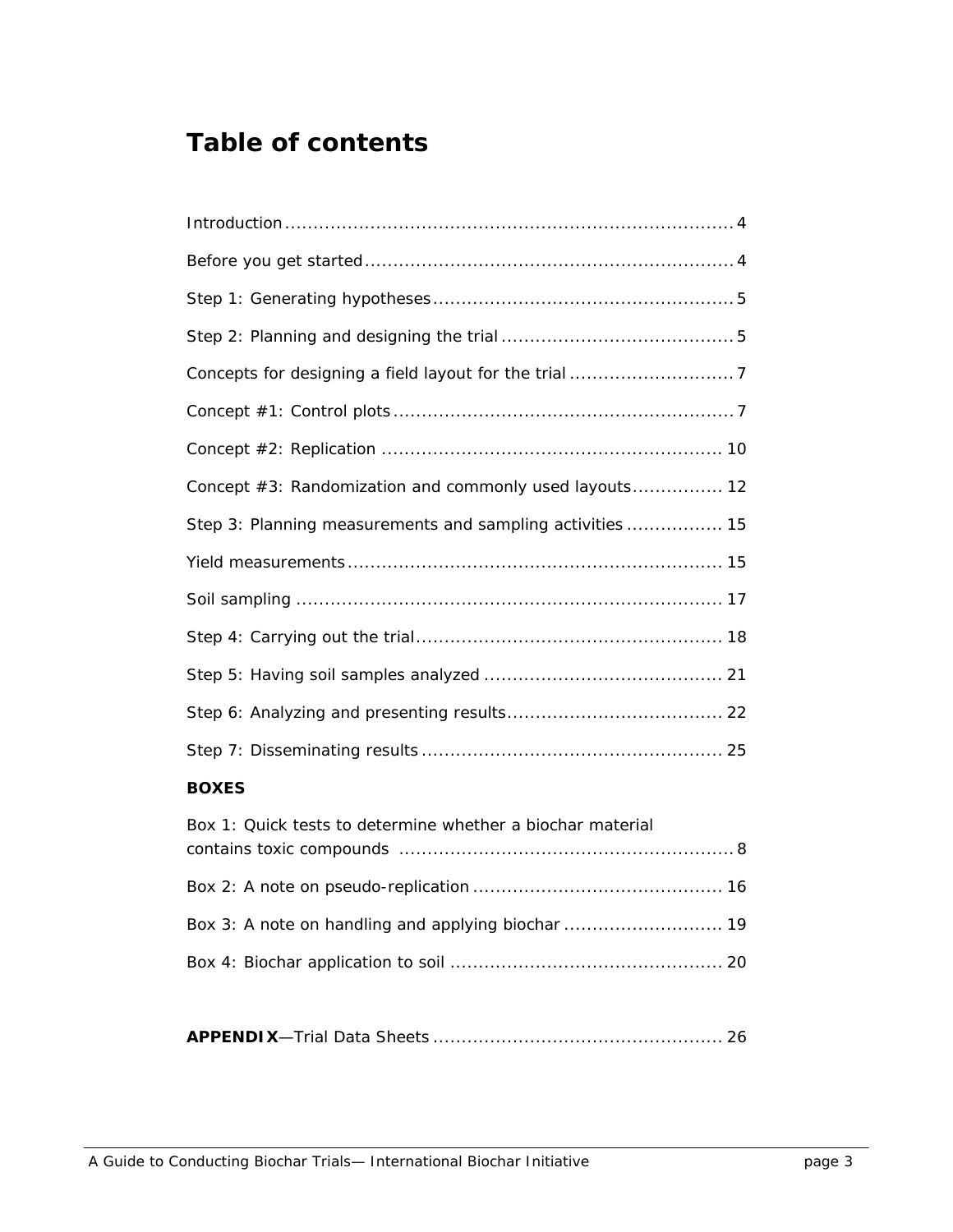## **Introduction**

Biochar has been shown to benefit crop growth and yield, and is a promising material for use in agriculture. However, as is the case for any soil amendment, its efficacy must be shown in a variety of cropping systems, and at this time (2009) optimal application rates have yet to be determined. Also, many groups and individuals coming from a variety of backgrounds are interested in testing biochar. This is why the International Biochar Initiative (IBI) has produced this guide, to help those interested in testing biochar in soil to design and run sound experiments, the results of which can be used to draw strong conclusions and can be disseminated to a wide audience.

As you progress through the various stages of planning, we encourage you to share your thoughts with others and ask questions when there are concepts that you do not understand. One critical design step that you should seek feedback on is the layout of your experiment. Once you have designed a layout you find appropriate and feasible, ask someone who has experience with this kind of experimentation, including data analysis, to look over your work. Specifically, you must ensure not to fall victim of "pseudo-replication". This concept is explained under Step 2, and can be difficult to notice. Pseudo-replication is the same as no replication, and having no replication means it is impossible to carry out any valid statistical analyses on the data. Considering the work that setting up a field trial involves, ensuring a sound layout at the design phase is crucial. A wellplanned and sound experiment can provide data over many years.

### **Before you get started**

#### *Before starting to plan the details of your trial, there are several questions that you should address:*

- To whom do you want to demonstrate the effects of biochar application to soil? This will dictate the setting in which you carry out the trials, for example with large-scale farmers, plot tenders in community gardens, coffee growers who are members of a cooperative, etc.
- What resources do you have to work with, both financial and human? This will dictate the size of the trials you can set up, and the kind of data you can collect from them.
- What impacts of biochar do you plan to analyze? If you are looking for yield improvements through better plant nutrition, you should chose a crop that is relevant to your setting while having high fertility demands, and also try to add biochar to the poorest soil that you have: logically that is where it is likely to have the greatest impact. If you are interested in retaining moisture for crops, you need to work in an area and/or with a soil type where moisture is a limitation for crop production.
- How long will your trial(s) last? Keep in mind that the ability of many biochars to retain nutrients develops over time (Cheng 2006, 2008), so it is possible that you will not see differences in the first cropping season after application. Similarly, a single biochar application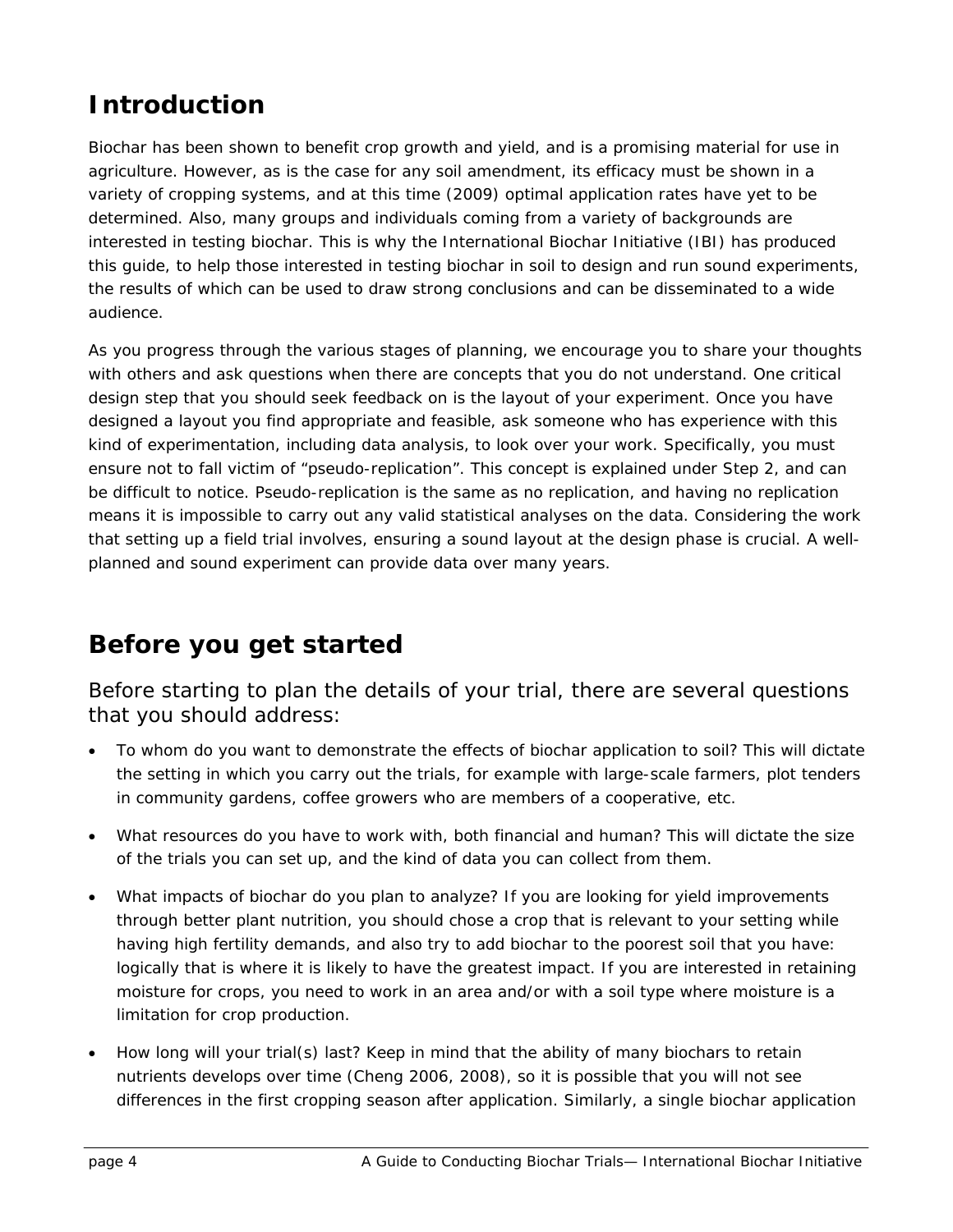has been observed to provide benefits for crop nutrition for several years after an initial "neutral" year.

Once you have a good idea of the kind of trial you want to set up, you are ready to start planning in more depth. The following steps will guide you through a method that aims to ensure reliable, repeatable data are obtained, while making it possible to perform statistical analyses on the data and present them in a convincing way.

### **STEP 1: Generating hypotheses**

*This step might seem superfluous, but it is important because defining specific hypotheses to test will help you make sure you collect all the data you need to make your point(s).* 

Here are some examples of hypotheses for a biochar trial:

**Example 1:** (i) The addition of 5% biochar to potting medium causes an increase in oil palm seedling size at the normal time of field transplanting, and (ii) after field transplanting, palm survival is improved.

**Example 2:** (i) The addition of biochar residues from an improved household cooking stove to the home garden area of the household improves the yield of horticultural crops and (ii) the household spends less money for purchasing vegetables from the market OR the vegetable intake in the household's diet is greater.

**Example 3:** The addition of 20 t/ha biochar to marginal fields on commercial corn growing farms will allow farmers to apply less fertilizer on these fields.

**Example 4:** The addition of 20 t/ha biochar to marginal fields on commercial corn growing farms will result in a measurable carbon sequestration of 15 t/ha, as measured 10 years after application.

Once you have formed your hypotheses, you can start thinking about *how* to test them.

### **Step 2: Planning and designing the trial**

*What materials will you need? Examples of questions that may need resolving include:* 

#### **1. What biochar material will you use?**

How much do you need? How much will obtaining and shipping the biochar cost? Biochars can be made from a wide variety of biomass materials, and under a wide range of pyrolysis conditions. For these reasons, the resulting biochars can have a range of characteristics, from the beneficial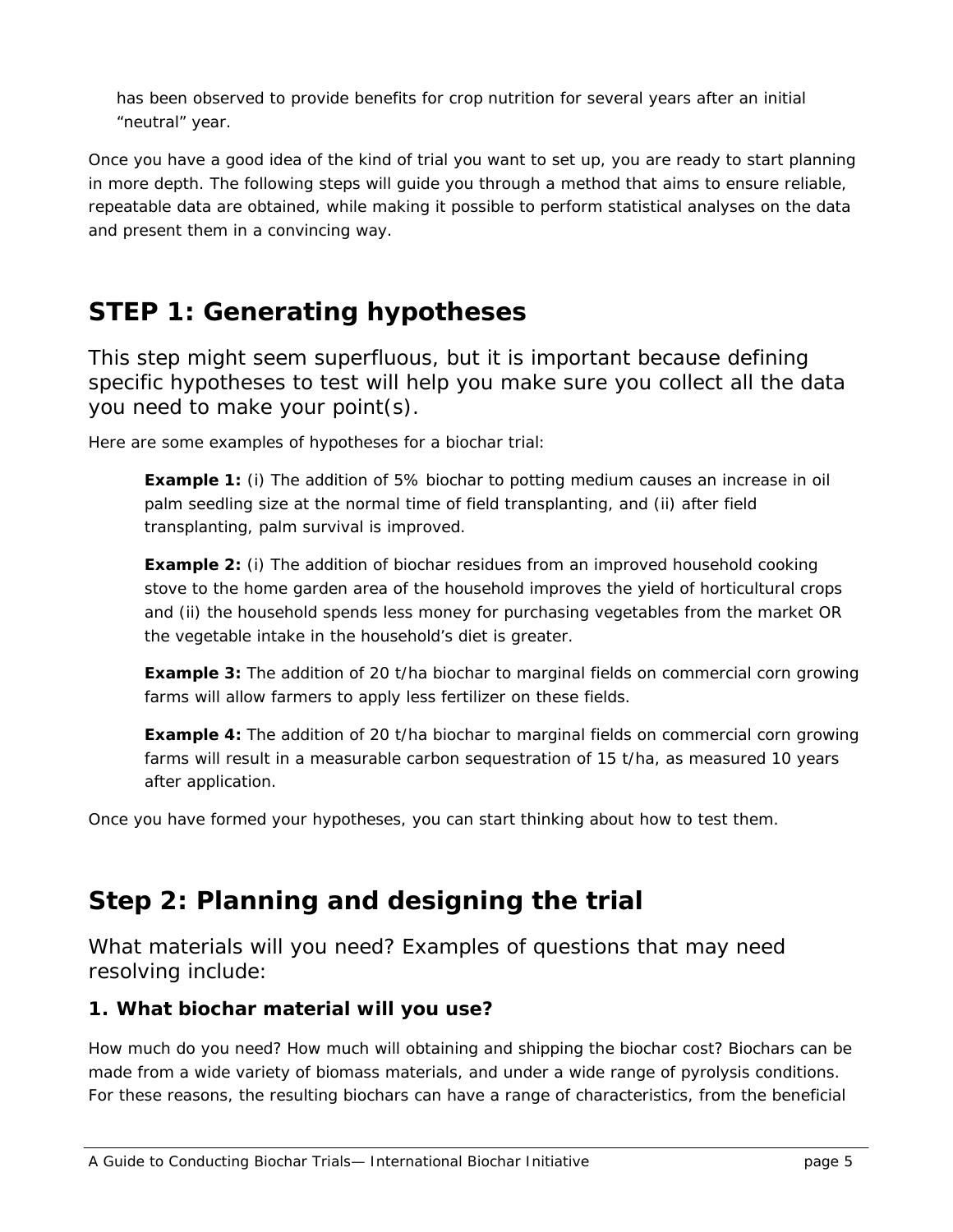to the harmful. For example, chars high in volatile organic compounds or salts can harm or kill plants. To test for potential toxicity, it is important to carry out a simple germination test or a worm avoidance test (See Box 1). Also, when making biochar from feedstocks with high silica material such as rice husks, it is important to keep the temperature of pyrolysis low ( $<$  550 °C) to reduce the likelihood of forming crystalline silica. Repeated inhalation of crystalline silica is associated with silicosis, a serious health concern. The IBI strongly recommends obtaining qualified engineering expertise before attempting to build or use any kind of unit to produce biochar. See Boxes 3 and 4 for more information on working with biochar.

Some biochar materials, for example those made from manures and bones are mainly composed of ashes (so-called "high mineral ash biochars"), and thus can supply considerable amounts of nutrients to crops. Keep in mind that this fertilizer effect will likely be immediate and short-lived, just as is the case with synthetic fertilizers. Conversely, the carbon content of high mineral ash biochars is low (e.g. < 10%), and thus longer-term nutrient retention functions will be less for a given amount of material. Also, the potential for soil carbon sequestration might be limited by the low carbon content. Gather as much information as possible on the biochar you will use. Some suppliers inoculate their product with microorganisms or add nutrients to it. Ask if the product has been tested in soil, and if any results are available.

#### **2. Where will you conduct the trials?**

Will you work at several locations? How much space will you need at each location? For how long do you need owners/managers of the trial areas to commit to allocating the land to the trials? How secure will the plots be? Do you need to provide special protection against pests or animals at some or all trial locations?

While conducting trials in several locations (e.g. several farms in a watershed or agricultural area, or in contrasting areas) provides a stronger dataset, large projects are more difficult to manage than small ones, and require more resources for carrying out the trials, collecting data and samples, analyzing samples, etc.

#### **3. Who will be in charge of carrying out the trials?**

Will you ask farmers to take care of the plots as they usually do? Will you be working on an experimental station where staff are available to manage trials to your specifications? Will you need to hire people? Are the people available to manage the experiment sufficiently qualified to carry out the measurements you need in a consistent and accurate way?

#### **4. What will you measure?**

Crop yield? Crop height? Crop quality? Soil fertility? Using a do-it-yourself kit? Sending samples to a lab for analysis? Soil moisture status? Will you need to assess the amount of biochar that is in the soil at different points in time?

The best results on soil fertility and crop nutritional status are obtained from specialized laboratories, and are usually quite costly. This should be considered when deciding on the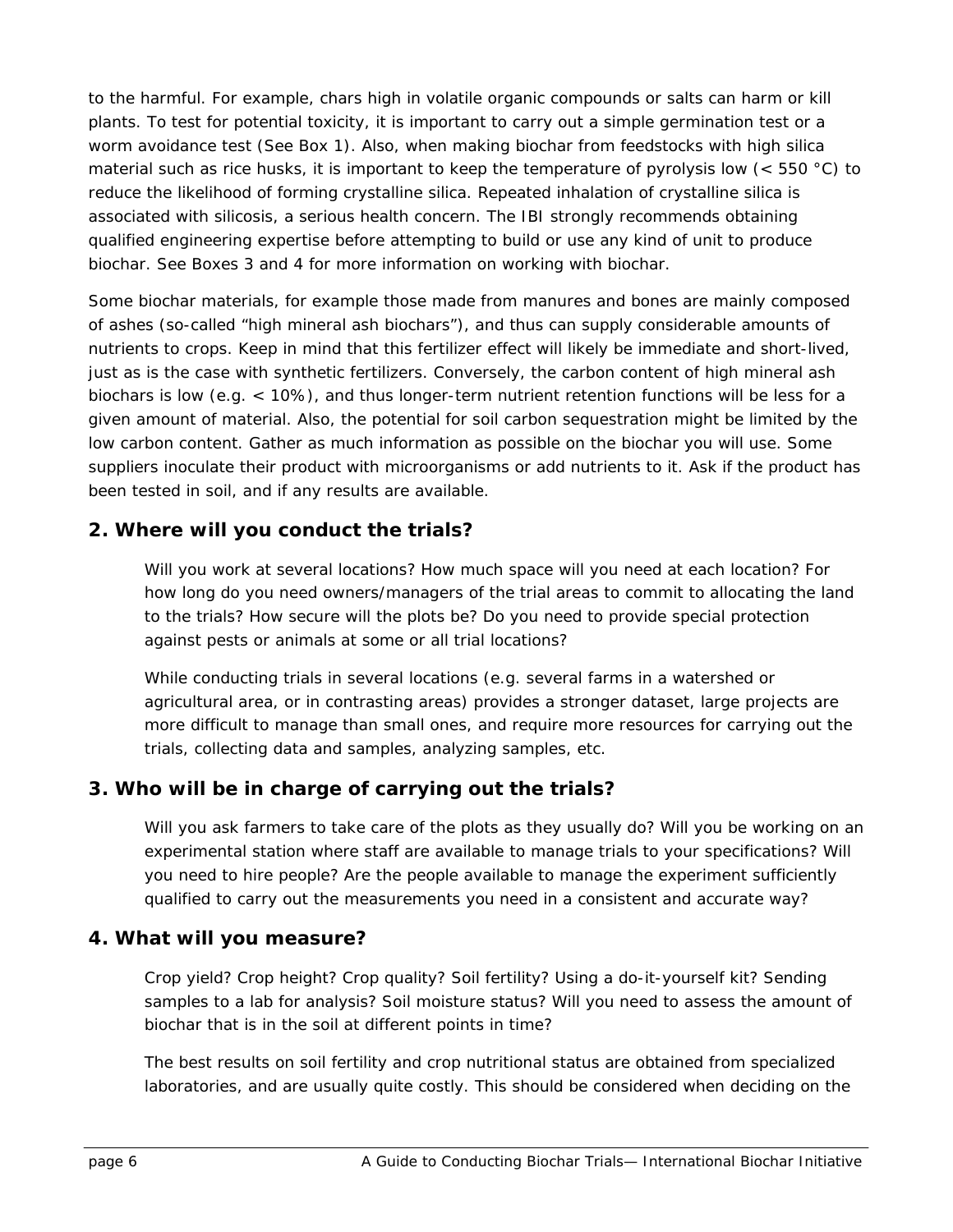number of trial sites, treatments, and replicates that will be used. At the moment, assessing the amount of biochar in soil with acceptable accuracy is expensive.

#### **BASIC CONCEPTS FOR DESIGNING A FIELD LAYOUT FOR THE TRIAL**

#### **Concept #1: Control plots**

Control (or check) plots are absolutely necessary in any experiment. Without them, no conclusions can be drawn about the effects of anything new that you tried out in the experiment. Control plots set a baseline against which other treatments are compared. Often control plots will be managed according to standard practices, and this "business as usual" situation is compared to adding biochar, for example.

To keep things simple and minimize the number of treatments, plots required, samples to analyze, etc, it is possible to compare only two treatments: control and biochar-amended. In this case the ONLY difference between the two treatments will be the presence or absence of biochar. If more than one factor is different, e.g. a mixture of biochar and compost was used in the "amended" but not in the "control" plots, you will most likely not be able to tell what was responsible for any yield difference: the biochar or the compost or a synergy between the two?

Having said this, larger experiments that address broader questions can also be set up, but care must always be taken to include a valid, "baseline" control. To continue with the example above, a larger experiment including the following treatments would allow you to test the value of several soil amendments:

| Treatment   Fertilization | Amendment 1                         | <b>Amendment 2</b>                |
|---------------------------|-------------------------------------|-----------------------------------|
| <b>Standard NPK</b>       |                                     |                                   |
| <b>Standard NPK</b>       | 10 tons of carbon/<br>ha as biochar |                                   |
| <b>Standard NPK</b>       | 10 tons of carbon/<br>ha as compost |                                   |
| <b>Standard NPK</b>       | 5 tons of carbon/ha<br>as biochar   | 5 tons of carbon/ha<br>as compost |

Here the effect of compost can be compared to the effect of biochar and to the effect of a mixture of the two (treatment  $# 2$  vs.  $# 3$  vs.  $# 4$ ), and all can be compared to not adding any organic amendment  $(*1)$ . If "business as usual" is illustrated by  $#3$ ,  $#1$  could be dropped.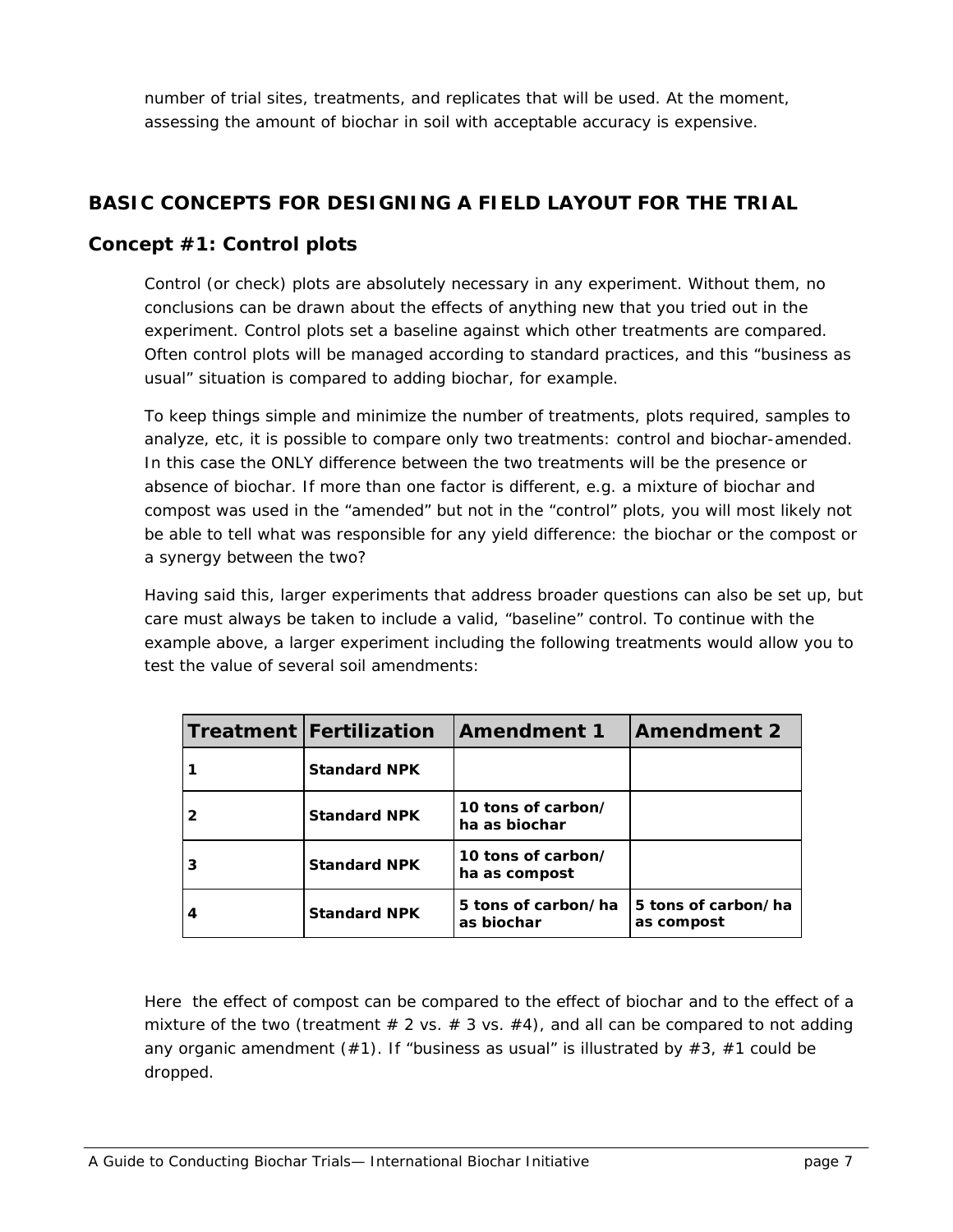### **Box 1: Quick tests to determine whether a biochar material contains compounds that are potentially harmful to plants**

*Biochar can be made from a wide variety of feedstocks and under a wide variety of conditions, yielding a wide variety of potential product characteristics. Not all biochars are suitable for soil application as supplied. Rapid tests such as those described below can be used to assess the presence of toxic compounds in biochar.* 

#### **Germination test**

Methodologies for germination tests are widely available. Basically, the goal is to determine whether adding biochar to soil has an effect on seed germination. It is assumed that a negative effect indicates the presence of undesirable compounds in the biochar material. Lettuce (*Lactuca* sativa L.) is the most widely recommended species to use, due to its sensitivity (US EPA 1994). Other species that could be used include radish (*Raphanus* L.) and clover (*Trifolium* L.). Here are recommended steps:

If possible, use soil from the experimental location where the field trial will take place. If soil from the trial area is not available, use another kind of soil. Remember that the same soil must be used in both the container with biochar and the one without.

- 1. Obtain two containers with a dish-like shape. These can be plastic lids with a relatively high side, plastic or ceramic plates, etc.
- 2. In one container, place a given amount of soil (measure it out with a cup or other tool).
- 3. In the other, place the same amount of the same soil mixed with your biochar material. The rate of mixing of the biochar can be calculated to simulate the rate you intend on applying in the field, or you can use a ½ and ½ mixture if you don't plan to apply biochar uniformly to soil (but rather in planting holes, for example). In any case, you will have the same volume of soil or soil/biochar mixture in each container.
- 4. Spread the same number of seeds on the surface of the soil in each container. You must use many seeds (20 or more per container), since many seeds might not germinate under any circumstance, and to make sure you get a representative sample.
- 5. Place the containers in a location where good conditions for seed germination occur: normal room temperature is most important. Moisten the soil in each container and make sure it doesn't dry out. Placing a clear plastic bag around the containers helps to prevent drying out.
- *6.* Check the containers daily for germination. Once significant germination is observed, count the number of seeds that germinated in each container. Don't wait too long to do this, as seedlings might become entangled and will be harder to count.
- 7. Compare the number of germinated seedlings in the containers with and without biochar, to see if there are differences. You might want to redo the test to convince yourself of the result. Having several replicates of each treatment (with and without biochar) and arranging them randomly while you wait for germination would be even better. See *Concept #2 Replication* for a guide on how to design replications.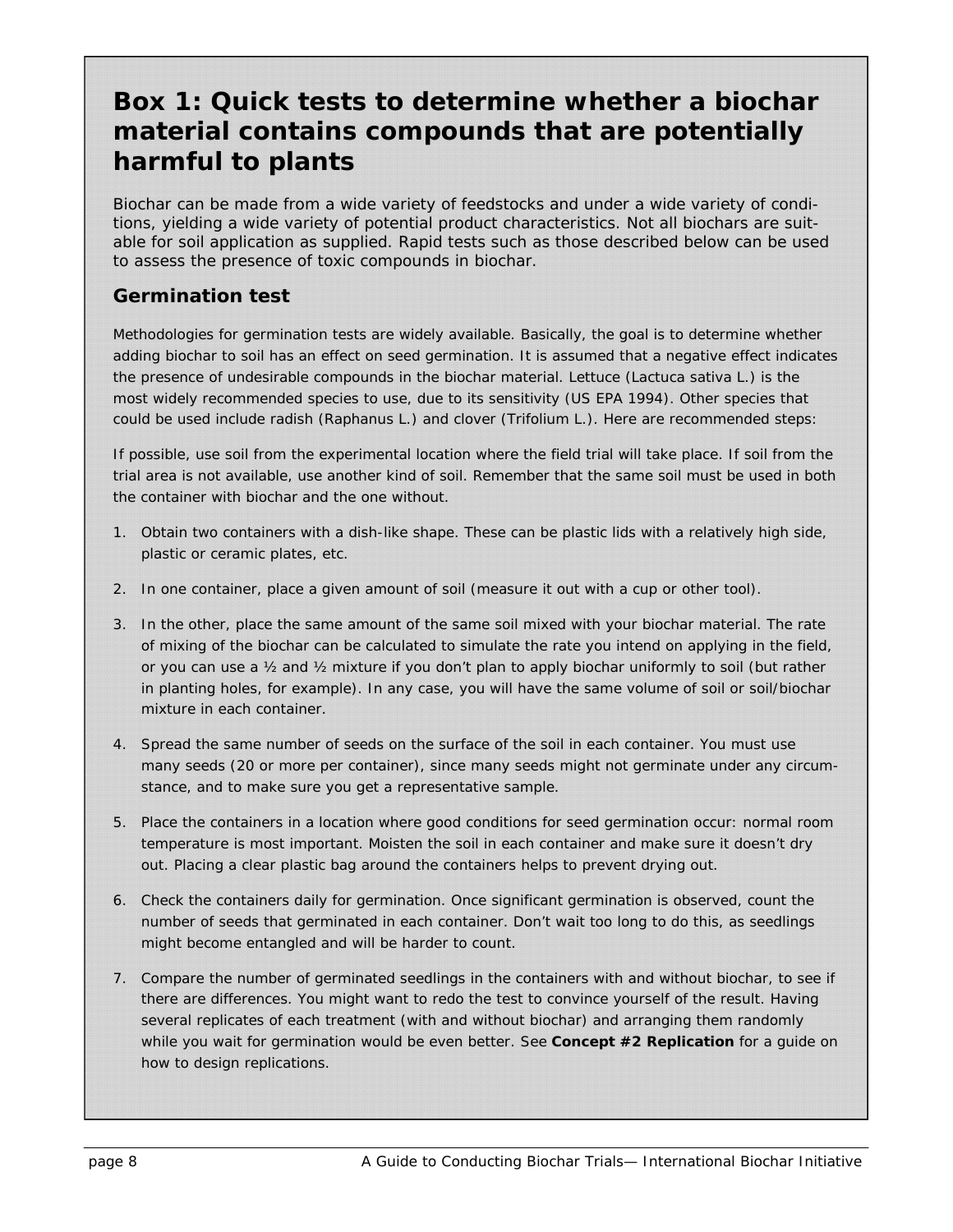#### **Worm avoidance test**

This is a more complex test, since it requires live worms to complete. However, it may be more sensitive than a germination test with plant seeds. A common type of worm used for this test is the white worm (*Enchytraeus albidus*). It is widely used as a live aquarium fish food and can be bought where aquarium supplies are sold, or on the internet. Alternatively, worm species *Eisenia fetida* and *Eisenia andrei*, commonly known as redworms, brandling worms, "tiger worms" and red wiggler can be used. Both species are used for vermicomposting and can be obtained from various suppliers.

Here are steps to follow for the test:

- 1. Obtain a flat container as described above. A round container would be best in this case. A diameter around 10 cm is ideal.
- 2. Cut a piece of cardboard or plastic sheeting, so that it will fit along the diameter of your container and to the bottom to split it in half. This will be used to physically separate the soil and soil/biochar mixture during test preparation and when looking for results.
- 3. Place the separator in the container. Using a pen or marker, mark the position of your separator on the edge of the container so you can insert it again at the same place later. In one half, place soil only, and in the other, the soil/biochar mixture. See instructions in #1 and #4 above. Again, use the same amount of soil on each side of the separator. The soil on both sides should be equally moist but not saturated. Beware of watering the soil after removing the separator, as mixing of the two sides might occur.
- 4. Remove the separator, and place 10 worms along the line where the separator was.
- 5. Place the container in an area where normal room temperature is maintained. To avoid drying, you may cover the container with a vented lid or plastic bag with holes in it.
- 6. After 48 hours, place the separator in the same position as before. Thoroughly observe the soil and count the number of worms on each side of the separator. If the worms have avoided the side of the container where biochar was applied, then the biochar should not be applied to soil without further investigation. Again, repeating the test more than once and/or using several replicates will give more conclusive results.





**Redworm White worms** 

Note: A standardized methodology for this test is available from the International Organization for Standardization (ISO 17512-1:2008), and can be downloaded from the internet for a fee.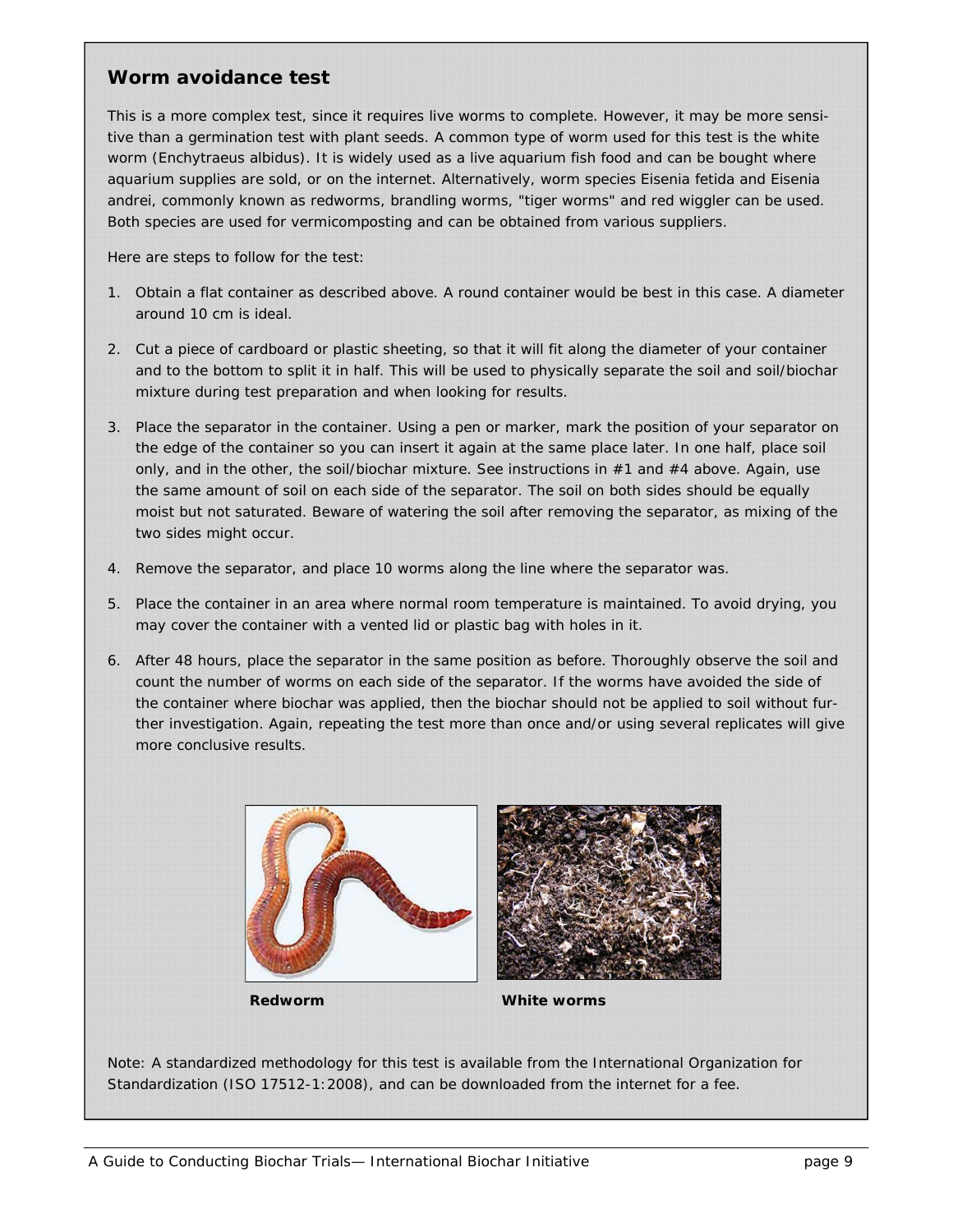Seeding, weed and pest control must be the same for all treatments. Here, Treatment 1 is the control for testing the effect of biochar and compost. Ideally, to make the comparison as fair as possible, one should modify the amount of inorganic NPK according to the amounts of *available* forms (not total) of these nutrients supplied by the compost and the biochar. In other words, the same amount of available N, P and K should be applied to all treatments. This requires having the biochar and any other amendments analyzed before using them, if information is not supplied with the product.

This experiment has become much larger, in terms of the amount of biochar and experimental land needed, and in terms of the number of measurements and samples it will generate. However, it allows you to assess the effects of two soil amendments as well as the effect of the mixture of the two.

Once you know which treatments you will be experimenting with, you need to decide on a layout for the experiment, be it in the field, nursery, greenhouse or laboratory. Randomized designs with appropriate replication are essential for valid experiments.

#### **Concept #2: Replication**

Consider the following two very basic examples of locations for a field trial shown in these hypothetical maps:



**The bottom part of this field gets very wet when it rains and water takes several days to drain** 

| $\bullet\bullet$<br><br>.<br> |  |
|-------------------------------|--|
|                               |  |
|                               |  |
|                               |  |
|                               |  |
| <br>                          |  |
|                               |  |
|                               |  |
|                               |  |
|                               |  |

**Here, dots represent weed seeds in the soil, thus in this area weed pressure is not uniform. You cannot know this unless you have worked on the plot before and noticed this.** 

These locations are not uniform with respect to factors that impact crop growth. Furthermore, differences are not always obviously visible or present at any given time. Other examples of experimental areas that are not uniform include shaded zones in a greenhouse, upwind areas in a nursery, etc.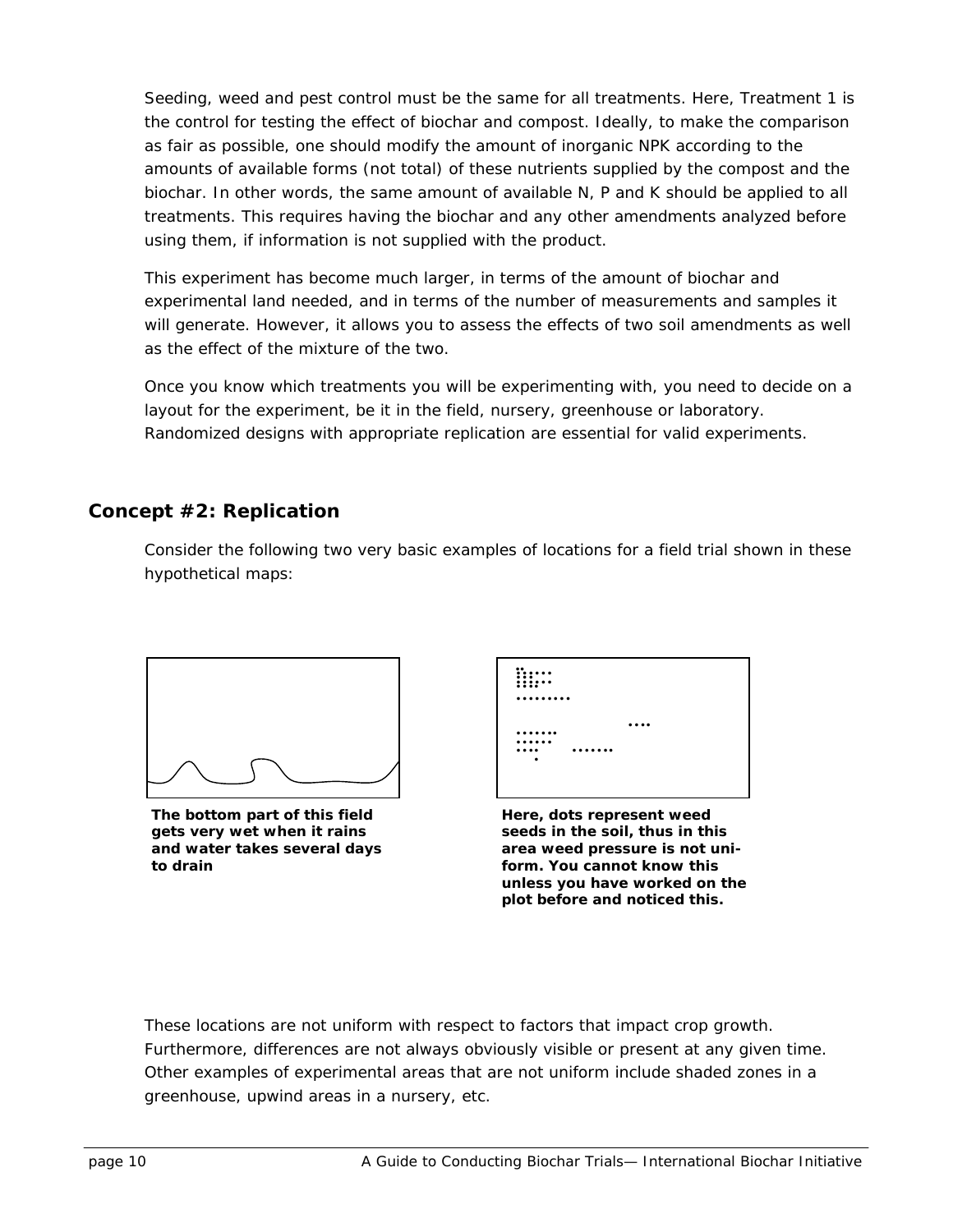What will happen if you set up field trials in the following way?



This setup does not provide an unbiased comparison of the control and biochar treatments, because factors other than those we know of and account for (e.g. poor drainage and greater weed pressure) affect one of the treatments more than the other. If you are not aware of these confounding factors (for example if you were not involved with field operations), you might assume biochar actually impacted yields negatively, when in fact other factors are to blame.

To address this problem, you can split the area into several smaller **experimental units**, each of which will contain a **replicate** of a treatment:

#### **A=Control**

#### **B= Biochar applied**



You can see that the confounding factors now affect plots of both treatments. Thus, even if there are confounding factors of which you are not aware, splitting an area up into many experimental units minimizes the effect of these factors, in terms of treatment comparisons.

In the example above, there are 3 replicates of each treatment. This is the minimum required to conduct statistical analyses of the data, and draw conclusions that will be accepted by the scientific community. More replicates are better because they give more power to detect small but real variations between treatments, but 3-4 replicates are often used to keep the cost and time needed to run the experiment under control. See the important notice on how to avoid pseudo-replication in Box 2.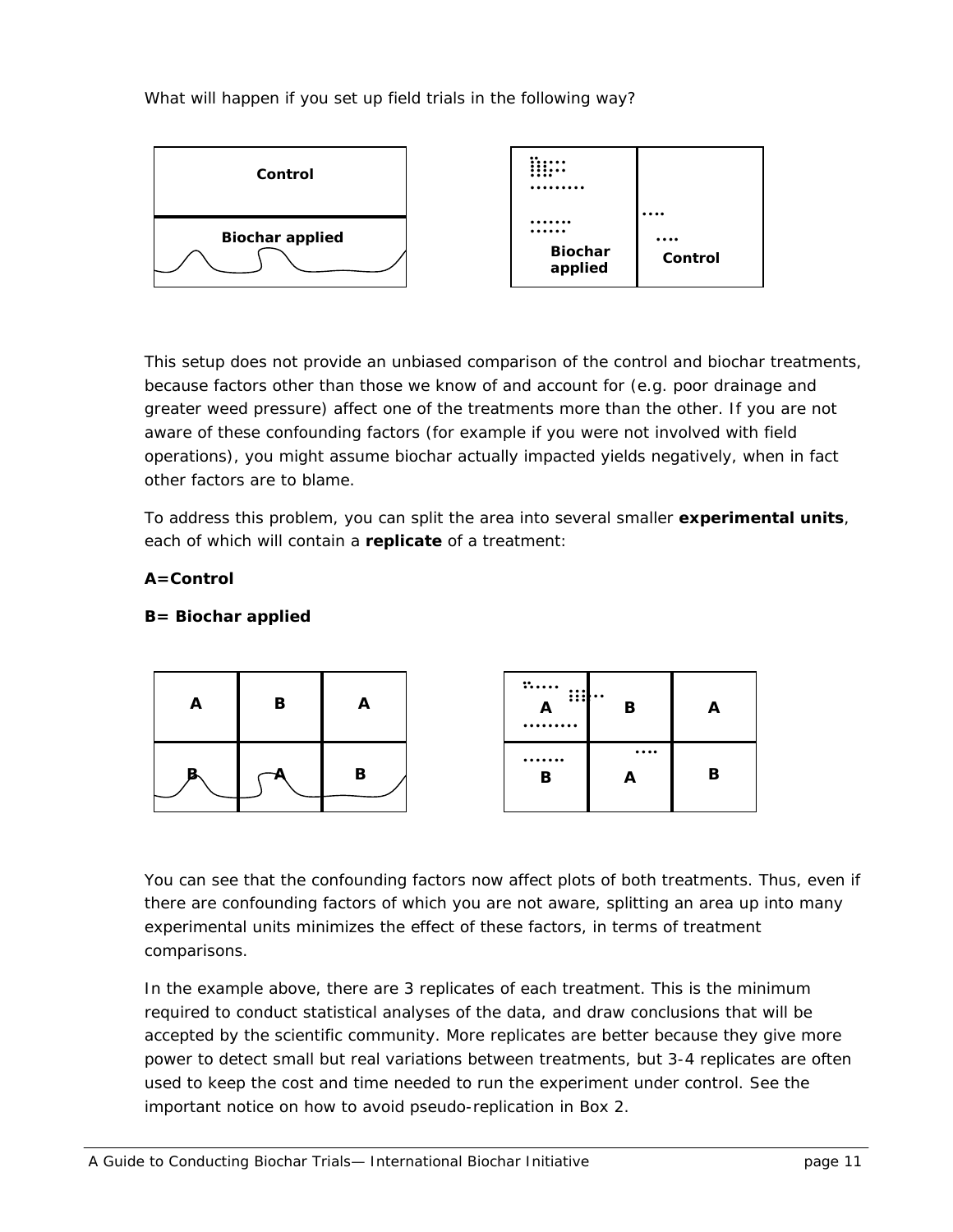

**Non-uniform field plot: here, corn growth is not uniform because the previously forested area was prepared for cropping by slash-and-burn, and the burn was patchy leading to a patchy distribution of ashes. Ashes were the sole fertility amendment in this case. Photo: J. Major** 

Replicates will take different forms depending on the setting for the experiment: a replicate can be a potted plant, a seedling tray, a Petri dish, etc.

Once you have decided how many treatments and replicates you will incorporate into your experiment, you can calculate how many experimental units you will need. For example, a simple experiment with 2 treatments and 3 replicates will require  $2*3=6$  experimental units. How large will the trial be? Multiplying the size of each unit by the number of units will tell you how large your experimental area must be.

The size of experimental units is important as it impacts the validity of the measurements taken, and dictates how much space and inputs you will need. Unit size depends on the type of plant that is used. A 4 by 5 meter experimental unit will contain several hundred maize plants, but maybe only one fruit tree, for example. Thought must be given at this point to the appropriate size to use, in light of the intended sampling techniques that will be implemented, as discussed below in Step 3.

Replication can also be implemented at the landscape scale, where single fields on single farms are used as replicates. Since variability at this scale is presumably much greater than at the scale of a single field, replication must be increased significantly, for example to 10-20 replicates per treatment, depending on variability. This allows conclusions to be drawn which are valid for a much larger geographical area.

#### **Concept #3: Randomization and commonly used layouts**

Ideally, treatments should be assigned to experimental units randomly, i.e. avoiding conscious or unconscious bias on the part of the person who decides what goes where. For example, consider the following layout for a uniformly lit greenhouse bench: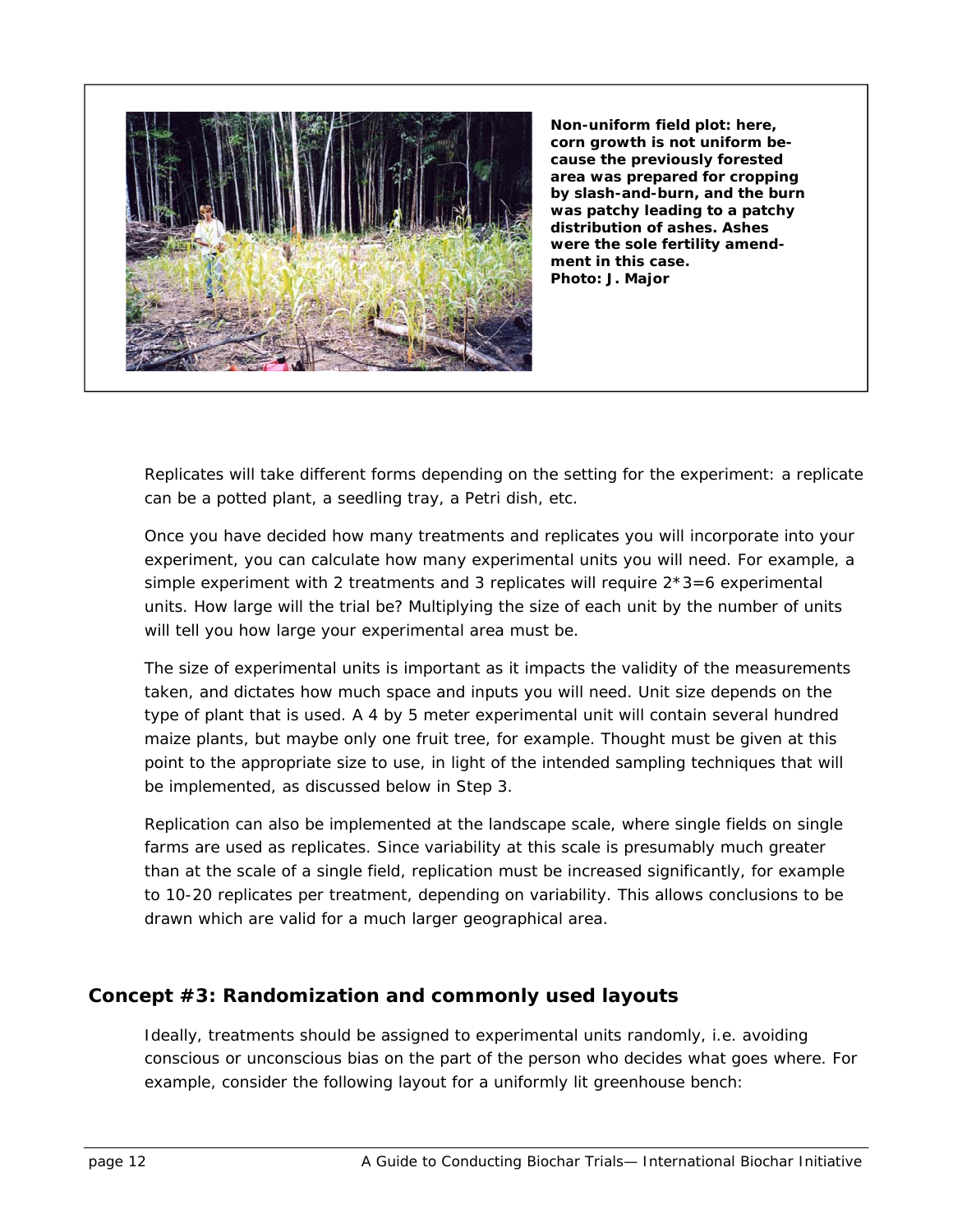| 1 | $\overline{\mathbf{2}}$ | 3                |
|---|-------------------------|------------------|
| 4 | 5                       | $\boldsymbol{6}$ |
| 7 | 8                       | 9                |

The bench was divided in as many experimental units as are necessary for the experiment. There are 3 treatments: A, B and C, and 3 replicates for a total of 9 experimental units. In order to assign treatments to units randomly, you can do the following:

In a computer spreadsheet, enter the column as shown:

#### **Greenhouse bench layout**

These are your three treatments replicated three times. In the column next to it, enter the following formula (for Microsoft Excel):  $=$  RAND().

The software will generate a random number between 0 and 1 which will be displayed in the cell. Copy this formula into the cells for the rest of the treatments.

Keep in mind that any time you do anything to the spreadsheet, the random values in the cells change. Once you have your series of random numbers, you can "freeze" them by copying and pasting "values only" (Edit>Paste special>Values) in the same cells.

Then, you can rank the random numbers and their corresponding treatment (select both columns and then chose Data>Sort). Assign each treatment to a number from 1 to 9. Then placing this treatment list into the layout we get:

| trt C | $\mathbf{2}$<br>trt C | -3<br>trt B |
|-------|-----------------------|-------------|
| 4     | 5                     | 6           |
| trt A | trt B                 | trt C       |
| 7     | 8                     | 9           |
| trt A | trt B                 | trt A       |

**Greenhouse bench layout as Completely Randomized Design (CRD)** 

This is called a "Completely Randomized Design", or CRD. It is appropriate for orm to as in formly lit greenhouse.

| Design", or CRD. It is appropriate   |
|--------------------------------------|
| experimental areas which are unifo   |
| the best of your knowledge, such a   |
| more controlled settings like a unif |
| lit greenhouse.                      |
|                                      |

| A | 0.444973 |
|---|----------|
| A | 0.965135 |
| A | 0.798757 |
| B | 0.40432  |
| B | 0.730048 |
| B | 0.872744 |
| C | 0.183682 |
| C | 0.77423  |
| C | 0.383749 |
| C | 0.183682 |
| Ċ | 0.383749 |
| B | 0.40432  |
| A | 0.444973 |
| B | 0.730048 |
| C | 0.77423  |
| A | 0.798757 |

B 0.872744 A 0.965135

A A A B B B C C C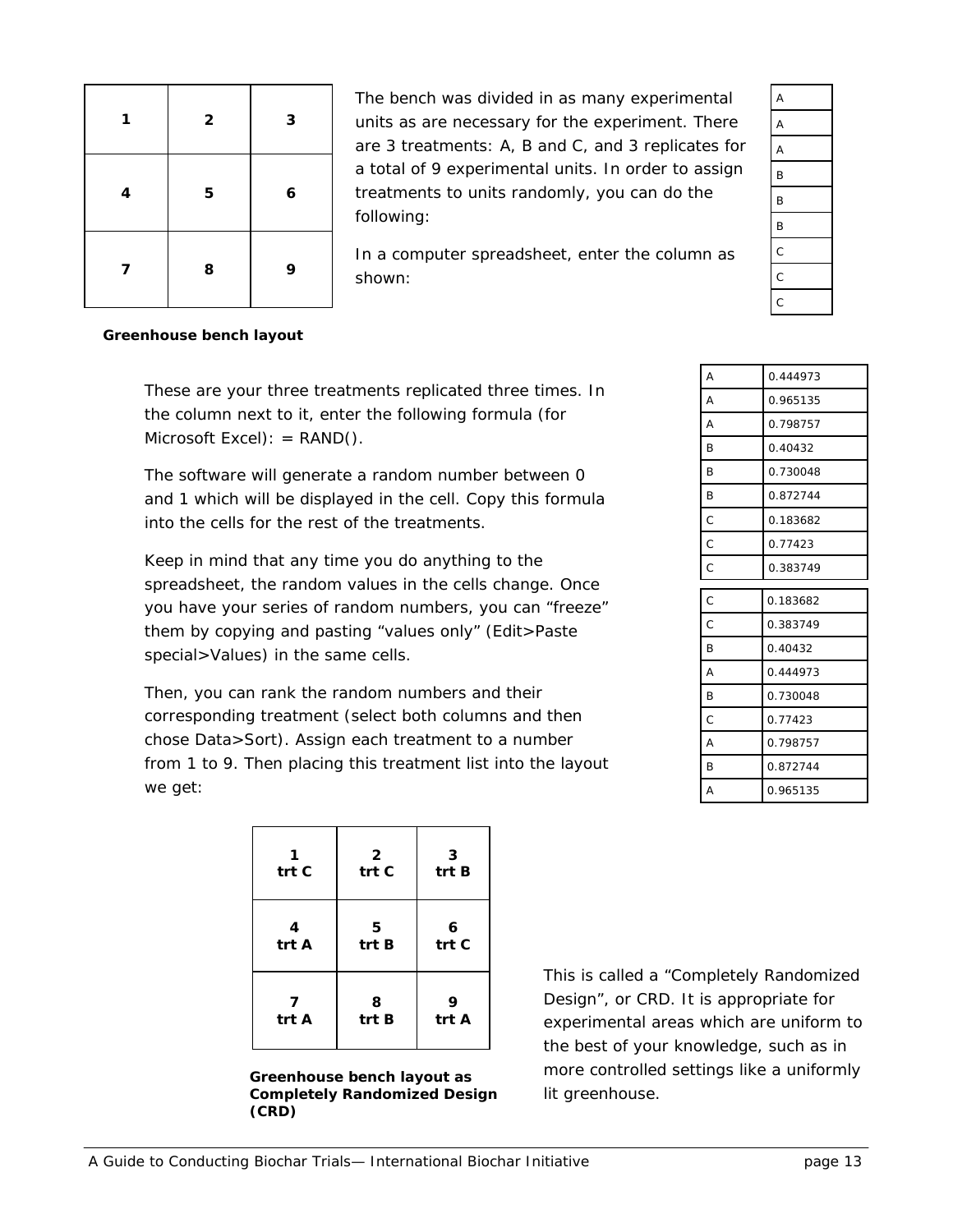Field conditions are potentially a lot more variable than inside controlled areas. A practice that is very common and appropriate for field experimentation is to choose an area of the required size, that is as uniform as possible, and first divide it into blocks. Blocks are sections that will contain one replicate of each treatment. They are usually designed to be placed perpendicular to the most important know gradient present in the field, if applicable.

Here are some examples:

**Example #1:**

| <b>Block X</b> | Direction of |
|----------------|--------------|
| <b>Block Y</b> | prevailing   |
| <b>Block Z</b> | slope        |

#### **Example #2:**



Each block is then divided in as many units as there are treatments, and treatments are assigned randomly as directed above except the procedure is repeated for each block.



**Block X Block Y Block Z** 



**Note that each treatment appears once in the "upslope" block, once in the middle and once in the "downslope" block.** 

#### **Example #2:**

|   | Block X Block Y | <b>Block Z</b> |
|---|-----------------|----------------|
| А | в               | C              |
| R | C.              |                |
| C | Д               | в              |
|   |                 |                |

**Note that each treatment appears once in the block near the adjacent field, once in the middle and once away from the adjacent field.** 

These two examples represent "Randomized Complete Block Designs", or RCBDs.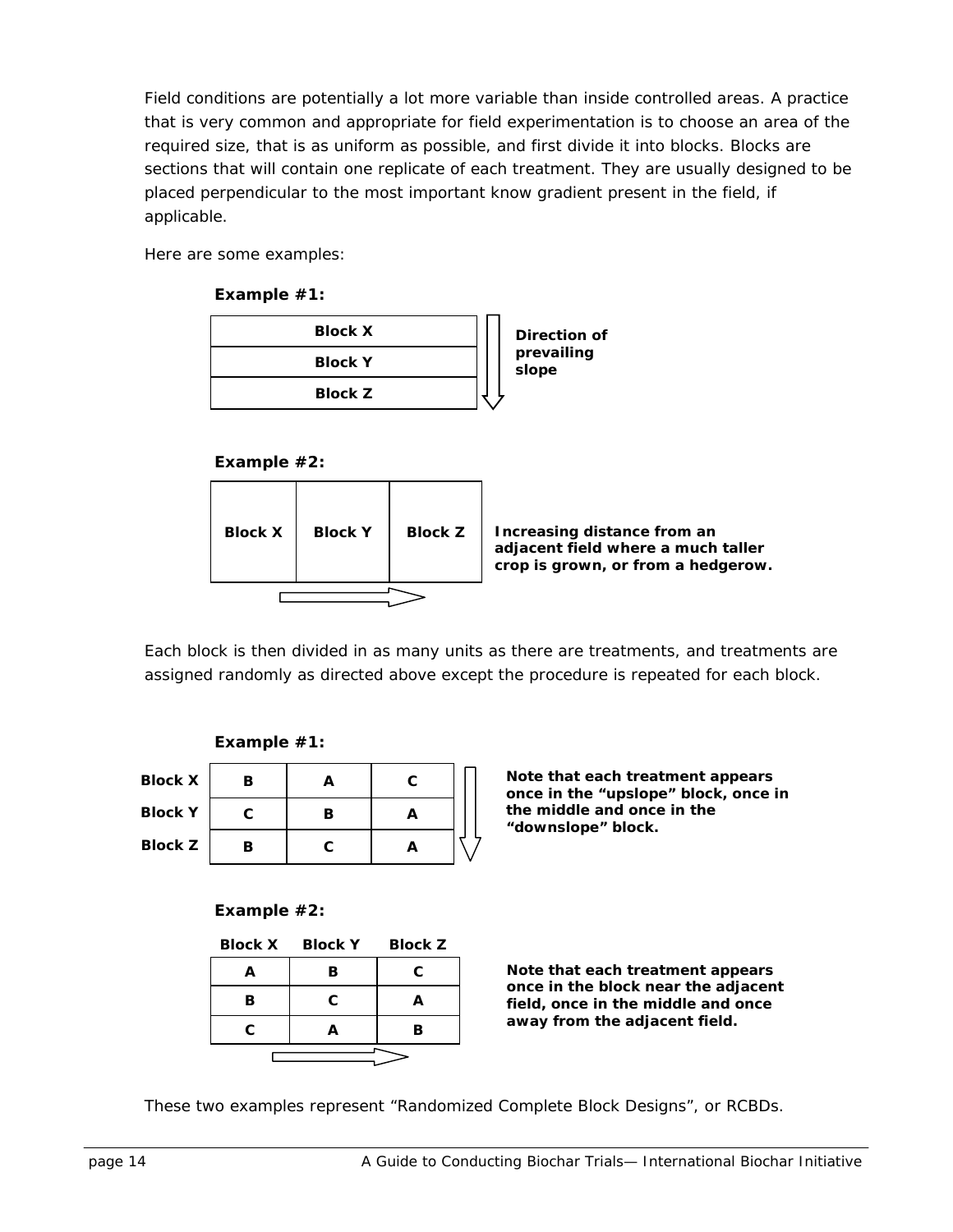

**An RCBD (Randomized Complete Block Design) with four different biochar application rates as treatments. Notice the three easily identified replicates of the high biochar application rate. Photo: J. Major.** 

### **Step 3: Planning measurements and sampling activities**

*Depending on the hypotheses to be tested, a number of measurements and/or samples may need to be taken.* 

These should be determined as far in advance as possible to allow proper planning. Indeed while some samples can be relatively easy and cheap to collect (e.g. plant tissue samples), having them analyzed professionally is usually expensive. Calculate how many samples of each type you would have, and the cost of analysis, in order to decide whether to collect the samples in the first place. Although a wide range of measurements could be taken from experimental plots, here we will outline ideas to be taken into consideration for basic components of most trials: yield measurements and soil sampling.

#### **YIELD MEASUREMENTS**

Typically, yield is measured on several plants, from one or many areas inside each experimental unit. This is not to be confused with replication. Several plants are analyzed to account for variability between single plants. Data for all plants inside an experimental unit will be averaged into one value for the experimental unit. In the case where an experimental unit contains a single plant, e.g. in a nursery trial with trees or palms, replication should be increased to more than 3 in order to facilitate the detection of differences between treatments.

When working with field crops or forages where several hundred plants grow in each experimental unit, one can measure yield from a specific area (e.g. 2—one meter square quadrats (frames) for a forage legume, or from a given row length (e.g. 4 times one linear meter of corn row). As you might guess, the more plants are included the better, but smaller sets of plants require less work. Make sure you also collect data required to scale up your yield data (e.g. the number of plants in each linear meter, number of plants per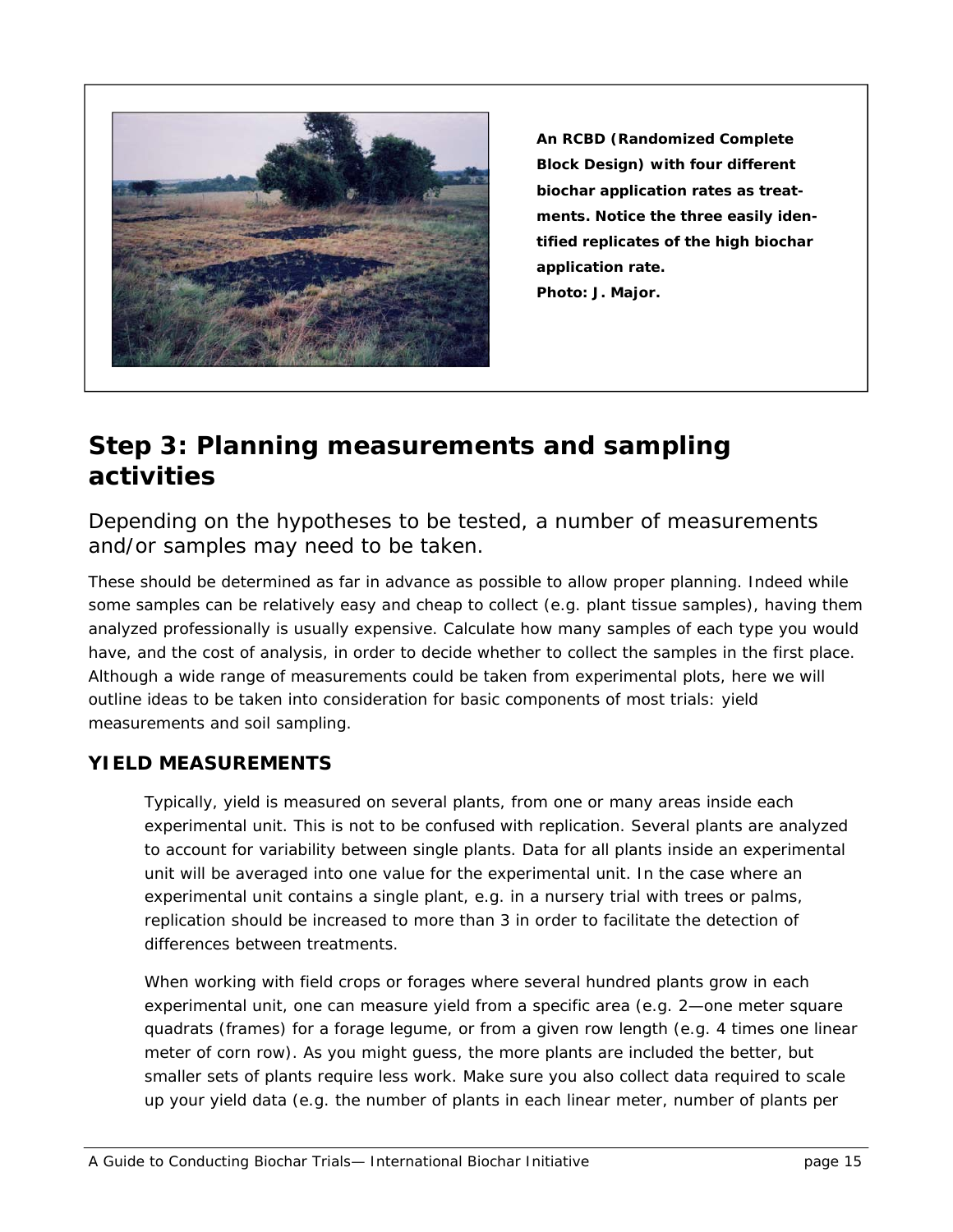### **Box 2: A note on pseudo-replication**

*Replication is crucial in well-designed experiments. It allows one to ensure that results are due to the factors being tested and not to other random factors such as a treatment falling on a bad spot in the field, or being the victim of an animal that only visits one part of a screenhouse. However, experimenters who intend to design a replicated trial may fall into the trap of pseudo-replication, which is equivalent to no replication.* 

#### **Here is an explanation of what pseudo-replication is:**

Sometimes it may seem that an experiment can be made a lot simpler by not applying treatments in distinct experimental units, in a patchy pattern as shown in examples above.

For example, you can decide to apply biochar in a single swath in the field, or to an entire row of trees in an orchard, with an untreated row or swath beside it serving as a control. This indeed makes application easier than having to create several squares with biochar, interspersed with untreated squares. One could then plan on having "replicates" that are several trees in the orchard row, or several quadrats or linear meters in the corn swath.

The problem with this layout is illustrated with the non-uniform fields under Concept  $#2$ above. Valid statistical analyses cannot be carried out using data from pseudo-replicated experiments. For an experiment to contain valid replication, experimental units must be independent from each other. When all (pseudo) replicates are taken from one single, continuous area where the treatment was applied, they are not independent and there is no real replication.

hectare in the field, etc.)

The specific location of quadrats or linear meters can be decided upon systematically (e.g. 2  $m<sup>2</sup>$  in the center of each plot) or randomly (e.g. by tossing the quadrat frame inside the plot). However, the edges of the experimental unit should be avoided. The edges are more likely to have been affected by nearby treatments or conditions outside the experiment. Depending on the crop grown, harvested biomass may need to be weighed fresh and/or after drying. Are you interested only in marketable parts of the plant or in the biomass of the entire plant?

The discussion above implies hand harvesting. Indeed if small plots are used, it will be very difficult to use machinery to accurately measure yield. Larger plots for machinery harvesting can be used if sufficient amounts of biochar are available to generate a replicated design with plots large enough to get acceptably accurate data from yield measuring devices on machinery. Plots may need to be very large to accommodate full sized farm machinery and allow individual experimental plots to be assessed separately.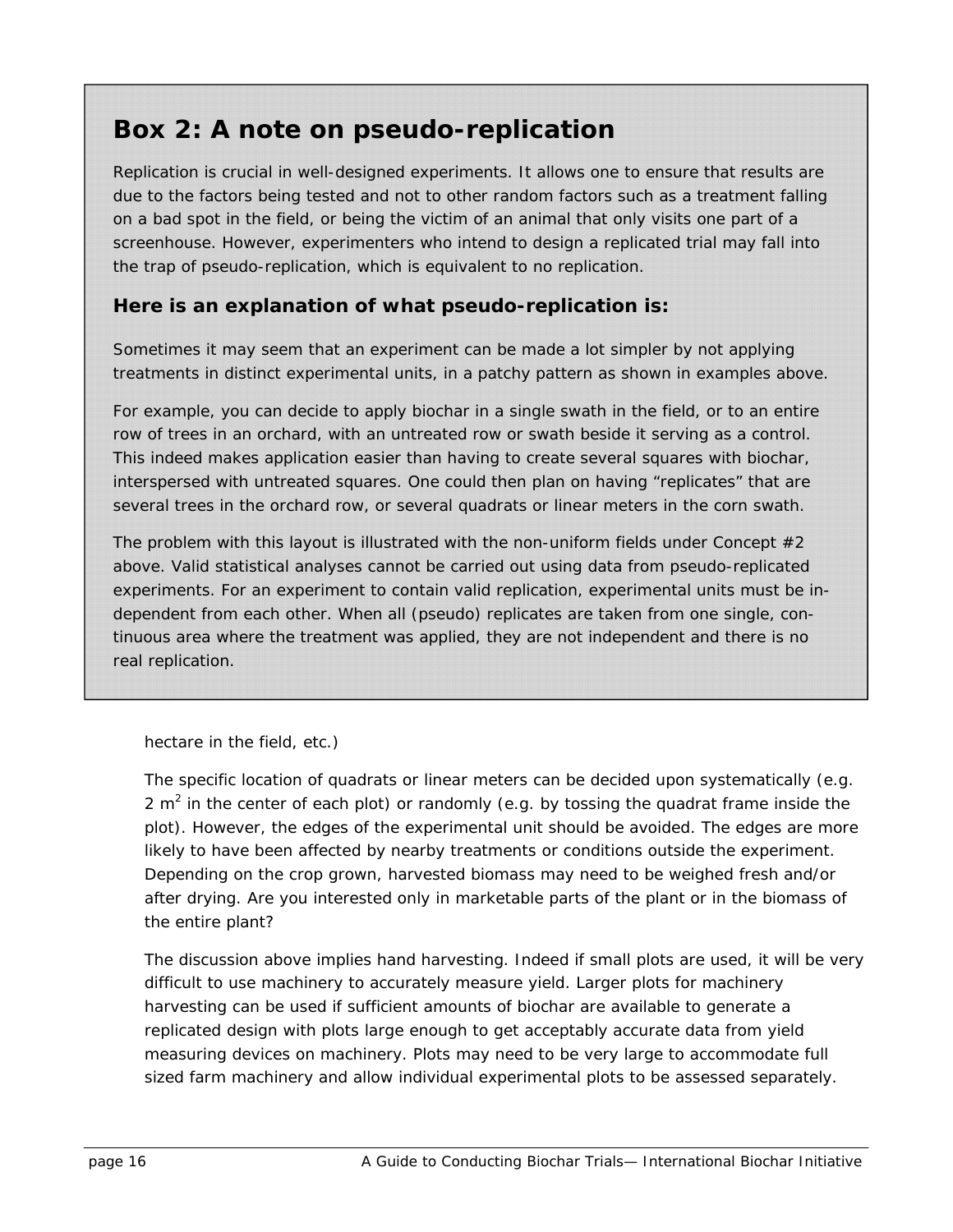#### **SOIL SAMPLING**

Soil sampling may sound like an easy and simple undertaking; however, doing it well (i.e. representatively) requires taking several factors into consideration.

#### **1. When to sample?**

If the trial is to last for more than one growing season, yearly soil sampling should take place as much as possible at the same time each year, since nutrient availability changes with cropping and other yearly cycles. Sampling just after harvesting and/or just before planting is easiest practically. Soil that is very wet or very dry can be extremely hard to sample, so avoid periods when such conditions are likely to prevail.

#### **2. Where to sample?**

Soil conditions can vary within short distances. You should always dig samples from more than one location in each plot. For example, inside a 4\*5 m corn plot, soil can be taken from 3-5 locations. As is the case for measuring yield, plot edges should be avoided. Either a random or regular pattern (e.g. 4 corners inside of edges and the center) can be applied, with the same pattern used inside each experimental unit. Samples from each location can then be combined as described below.

In the case where there are defined crop rows, you should take this into consideration when sampling, especially if fertilizer is banded along these rows. For example, 3 of the sampling locations inside all plots could be on crop rows, and 2 at mid-points between rows.

#### **3. How to sample?**

Several tools can be used to sample soil. A variety of augers and corers are available for this specific task, but a trowel or shovel can also be used. The important point is to be consistent in the way any tool is used. For example, if using a shovel, the same amount of soil from a uniform area and depth should be taken from each sampling location. This is important because a steep gradient may be present, with depth, for the soil factors you intend to get information on. Some soil-sampling augers must be used with care, as the very top of the sample might fall off and not be included in the sample. This can happen with Dutch augers, which are otherwise well suited to sampling clays.

Surface soil (e.g. to 10-20 cm) is often used because it is within this increment that most crops obtain nutrients. You should determine the depth at which you will sample soil and be consistent.

For analysis, using one composite sample per experimental unit is appropriate. To obtain a composite sample, place all subsamples from the various sampling locations inside each experimental unit inside a bucket and mix well by hand, breaking large clumps. Then a composite sample of, say 300 g can be taken into a labeled plastic bag, and the rest of the soil discarded. This ensures that you get a homogeneous sample that represents the entire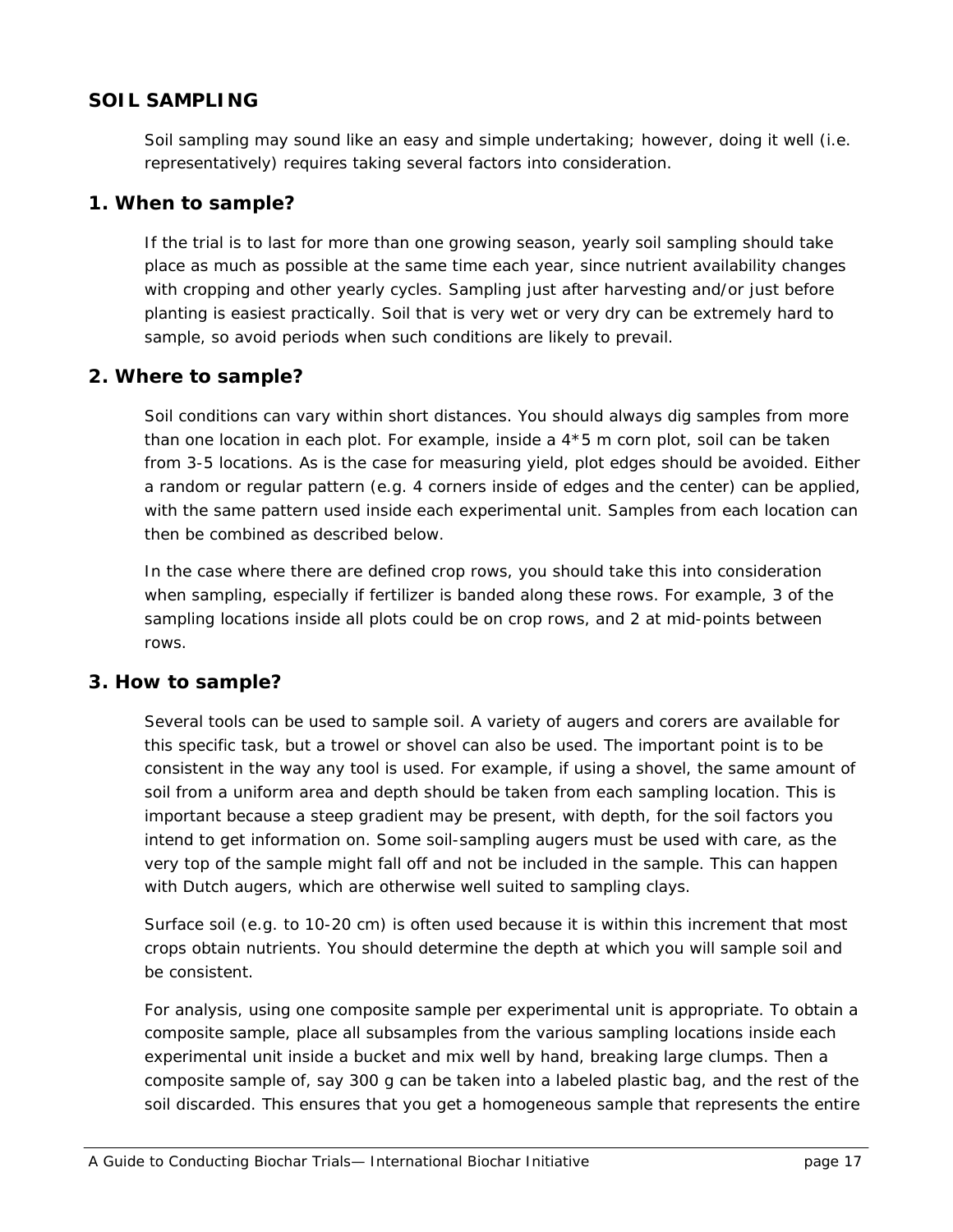experimental unit. Labeling bags before setting out to sample is a good idea to avoid mislabeling.

Since biochar can be expected to have a lower density than soil, if you are interested in analyzing changes in carbon stocks after biochar application you may consider sampling the soil's bulk density. This will allow you to accurately report soil carbon stocks. Bulk density is usually measured by taking soil in undisturbed cores (aluminum cores are specifically made for this purpose), and then drying the soil completely. After determining the mass of the dry soil (minus the core), this value is divided by the volume of soil to give bulk density.

#### **4. What to do with the samples?**

While some soil analyses require moist soil (e.g. inorganic nitrogen, soil biota), most standard analyses are done using air-dried soil. Since keeping soil moist inside bags can favor the growth of molds and affect natural processes related to soil fertility, soil should be set out to dry as soon as possible after sampling. Dry soil is also easier and cleaner to manipulate and ship to the laboratory. In a covered area (to avoid contamination for example from dust) with ample table space, spread each sample out over pieces of plastic or paper, and leave it for several days until it looks and feels dry. Make sure you don't lose track of sample labels while drying them. It's a good idea to keep some archived soil samples in storage, to have the ability to re-run analyses or run different ones later.

#### **5. Optional but important: sampling biochar in soil**

Very valuable data could be obtained from biochar particles picked from soil, after having spent some time in the field. Ideally, several hundred grams of biochar pieces could be physically separated from soil on a yearly basis. This might not be possible with very fine biochar materials. If you do gather such samples, air dry and store them in a dry place inside a glass jar, and contact IBI for information on where to send the sample(s).

### **Step 4: Carrying out the trial**

#### *Make sure you keep a representative sample of your biochar material for analysis.*

If you use biochar from different sources, make sure you blend all materials well and apply the same product to all plots. To obtain a representative sample, sample from many locations in a homogeneous biochar pile, or from several barrels or bags of homogeneous material. All of your "subsamples" can be pooled and constitute a single sample of the material you applied.

All experimental units should be managed identically, except for the factors that constitute the treatments. For example, unless you are testing these factors, tillage, weed and pest and disease control should be uniform on all units. It is important for those who carry out field operations to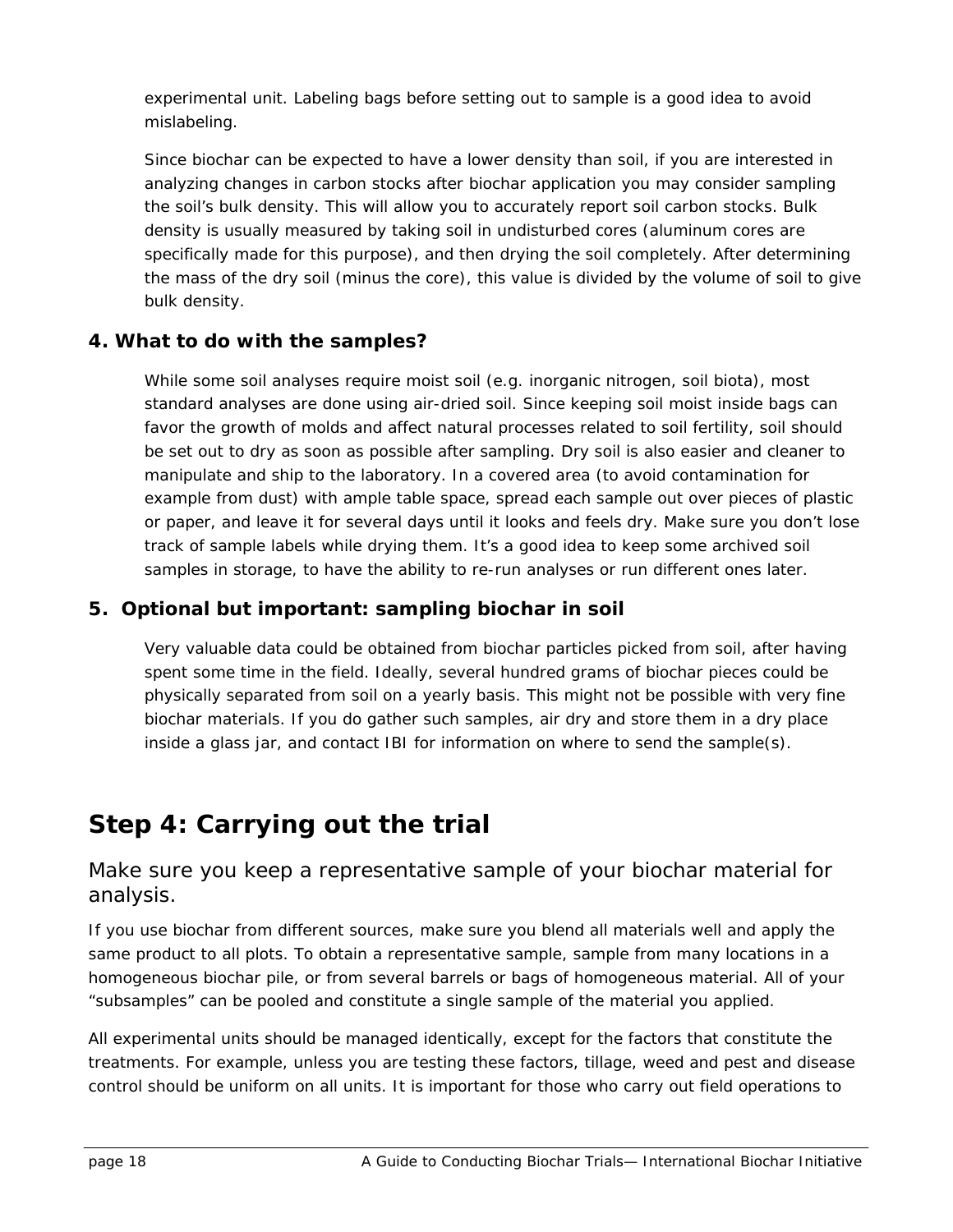## **Box 3: A note on handling and applying biochar**

*Biochar is a very light and brittle material of low density, and even if it is not fine grained as some biochars are, it usually contains a fraction of fine powder.* 

Care must be taken when transporting biochar because of the risk of accidental ignition with some biochar materials. This is why commercial products are often moistened before shipping (thereby increasing the product's weight).

Significant amounts of material can blow away while measuring, transporting, applying and incorporating biochar. It is important to develop local systems of producing, storing and transporting biochar. Additionally, dust problems can be controlled by adding small amounts of water to the biochar, mixing with clay slurry, pelleting, agglomerating or prilling with a binder. Incorporating biochar well into soil will minimize surface runoff with water after heavy rainfall events, and/or wind erosion.





**Transporting an unprocessed, fine biochar material to the field, applying and incorporating it in St-François-Xavier-de-Brompton, Québec. Both images show biochar blowing off. Photos courtesy of Blue Leaf, Inc., www.blue-leaf.ca.** 

understand this, and not identifying treatments by name in the field (with signs, for example) might help reduce bias when field operations are carried out. For example, if you have an interest in certain treatments giving better results, or know your boss does, you might be tempted to apply more pesticides or fertilizer over the plots that you would like to see perform better. This might happen unconsciously.

Communication is critical when trials are carried out at several locations and managed by different people, for example farmers. If you need them to manage the trial according to your specifications, you must make sure they agree to this and understand what you need. Be prepared for changes to be made to your plans: farmers deal with complex situations on a daily basis and might make decisions that you had not anticipated.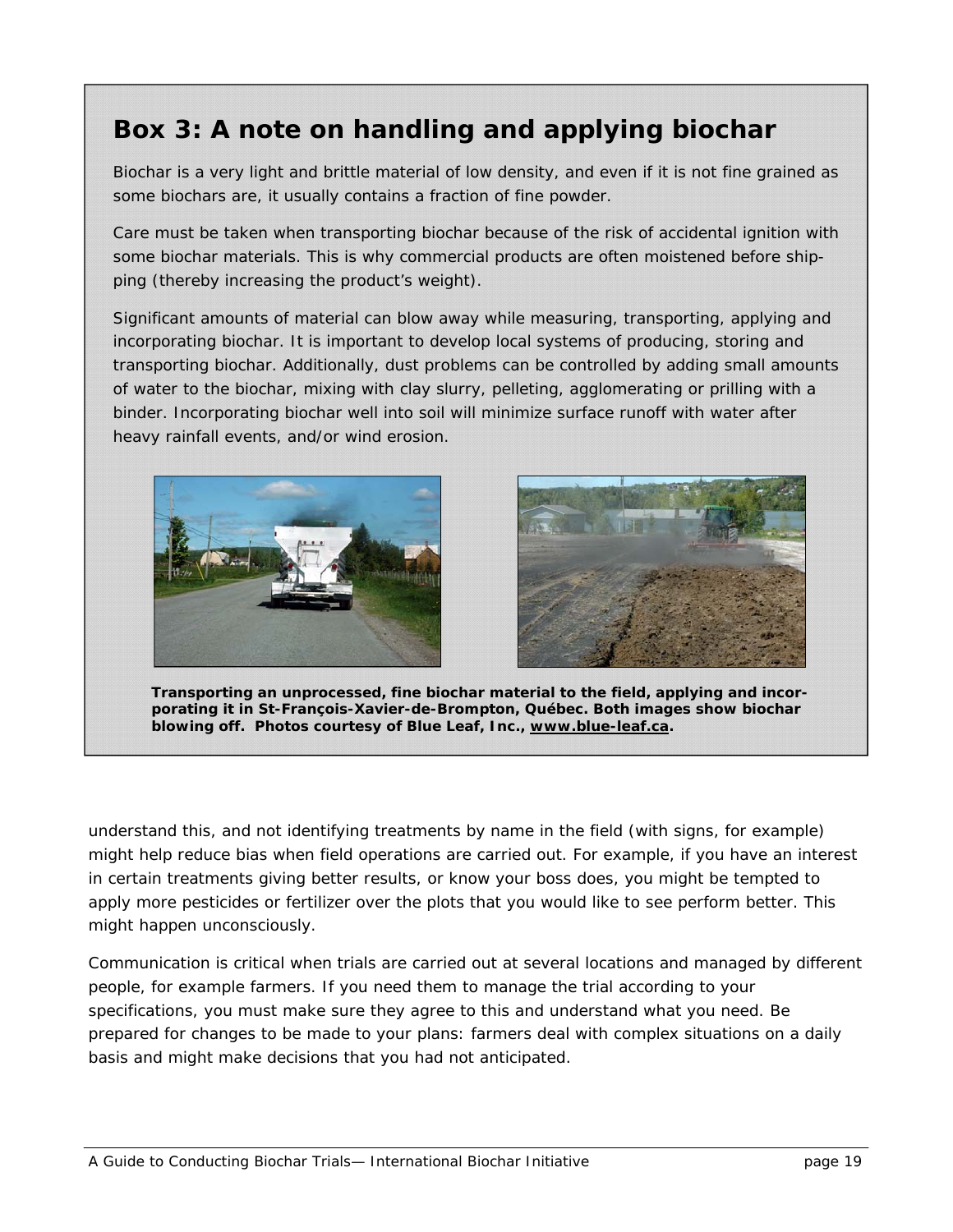### **Box 4: Biochar application to soil**

#### **(adapted from Blackwell et al. 2009)**

*Biochar can be applied along with other amendments like compost, manures or crop resi*dues, and it does not need to be applied when each new crop is established to provide *benefits over time. Biochar will likely be applied for agricultural profitability and/or carbon sequestration. Thus, applying the material must not increase costs and/or CO<sub>2</sub> emissions beyond acceptable levels.* 

*Several techniques can be considered for biochar application to soil. At all times, controlling erosion by wind and surface runoff with water must be kept in mind. Erosion losses are undesirable because they represent a waste of biochar, and this lost material is not available in the soil for improving its fertility or sequestering carbon on a given land area. For many of these techniques, biochar can be mixed with other soil amendments such as compost, manure, crop residue, etc.* 

#### **Uniform topsoil mixing**

Biochar is broadcast over the entire application area, usually after primary soil preparation (e.g. by hand hoeing or disk tilling). This method can be used before crop establishment.



**Uniform topsoil mixing of biochar carried out manually in Honduras. Photo: J. Major** 

Application can be done using lime spreaders or other spreaders. Biochar can also be applied as a liquid slurry, possibly mixed with liquid manure. After application, incorporation is achieved by hand or with disking or chisel tillage, for example. The most appropriate methods will depend on soil conditions and individual farm capacities. Uniform application could also be considered during the establishment of turf, golf greens, athletic fields, and general landscaping after construction. Thorough biochar mixing and covering with soil is then possible. Uniform biochar topsoil mixing is the incorporation technique most widely used to date.

#### **Application to planting holes**

When establishing orchards, tree or palm plantations, application of biochar to individual planting holes is another technique that minimizes erosion losses.

*(Continued on page 21)*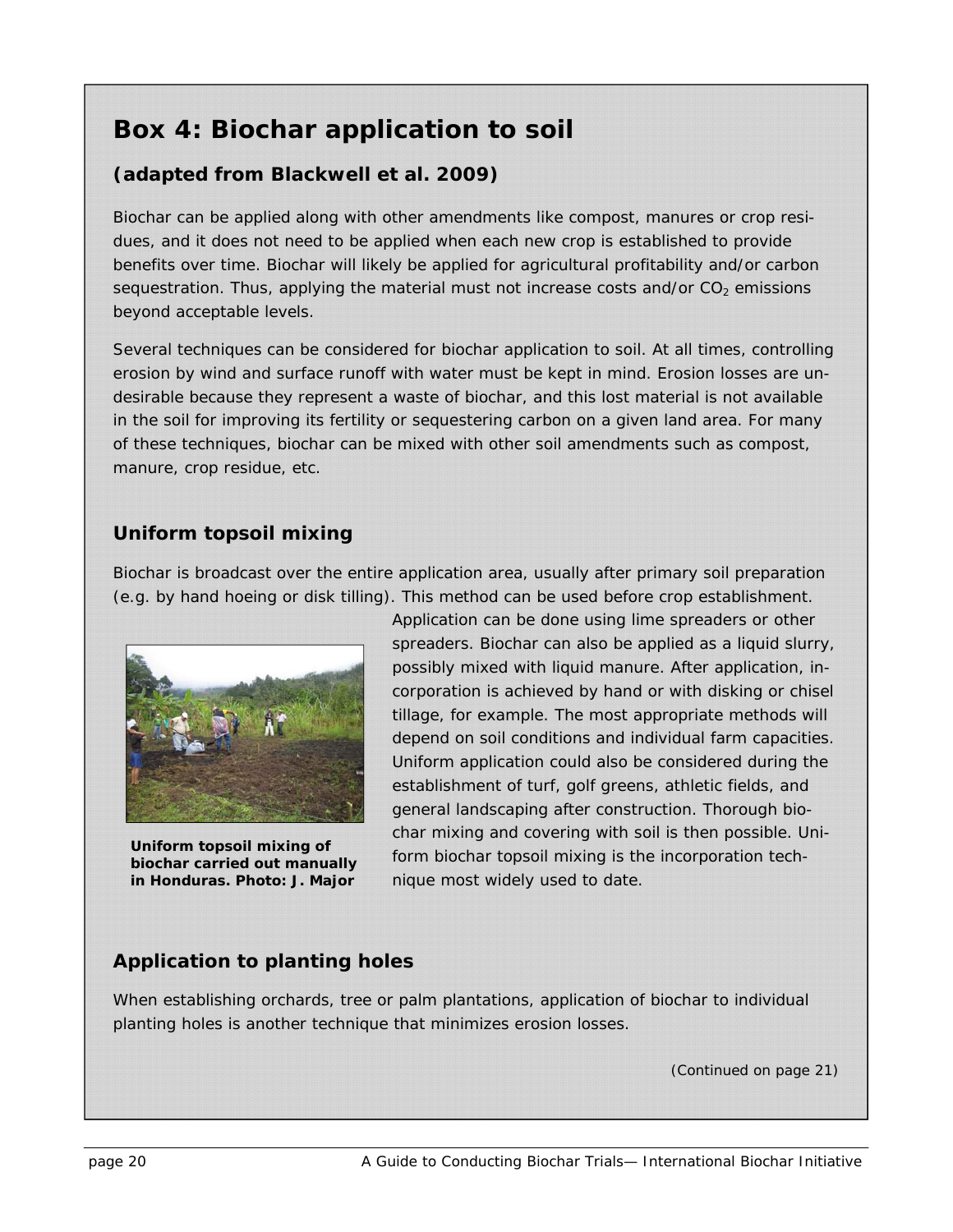*(Continued from page 20) Box 4: Biochar application to soil* 



**Biochar being banded in a Western Australia wheat field. Photo: P. Blackwell.** 

#### **Banding**

Biochar can be banded at different depths, again by hand or using machinery. Deep banding may facilitate thoroughly covering the biochar with soil, thereby minimizing potential losses after application. This is also an option where crops or trees are already established.

Around trees, a circular band of biochar can be applied, or several holes can be made around the base of the tree and biochar applied to the bottom of these holes.



**Compost being top-dressed in an orchard. Biochar could be applied similarly. Photo: M. Collins.** 

#### **Top-dressing**

Also in areas where crops are already established, topdressing is an option where biochar is applied to the soil surface. However, this method has the highest potential for erosion losses. Mixing biochar with other amendments, applying it to flat land with a thick vegetation cover, mulching, etc are all ways of reducing potential losses. Using minimal tillage is also possible in some cases.

### **Step 5: Having soil samples analyzed**

*While do-it-yourself kits are available to analyze certain properties of soils (like pH, for example), reliable analysis of soil fertility is done by specialized laboratories.* 

A soil-testing lab in your region can conduct analyses in ways that are designed for the soils of your region. This is important because several methods are available for analyzing soil properties and yield different (but usually correlated) results. To find a soil testing lab in your region, you can contact cooperative extension services, universities with agronomy departments, gardening stores, etc. Labs often have online order forms and offer analysis packages.

Methods for quantifying biochar in soil specifically are being developed, and currently no routine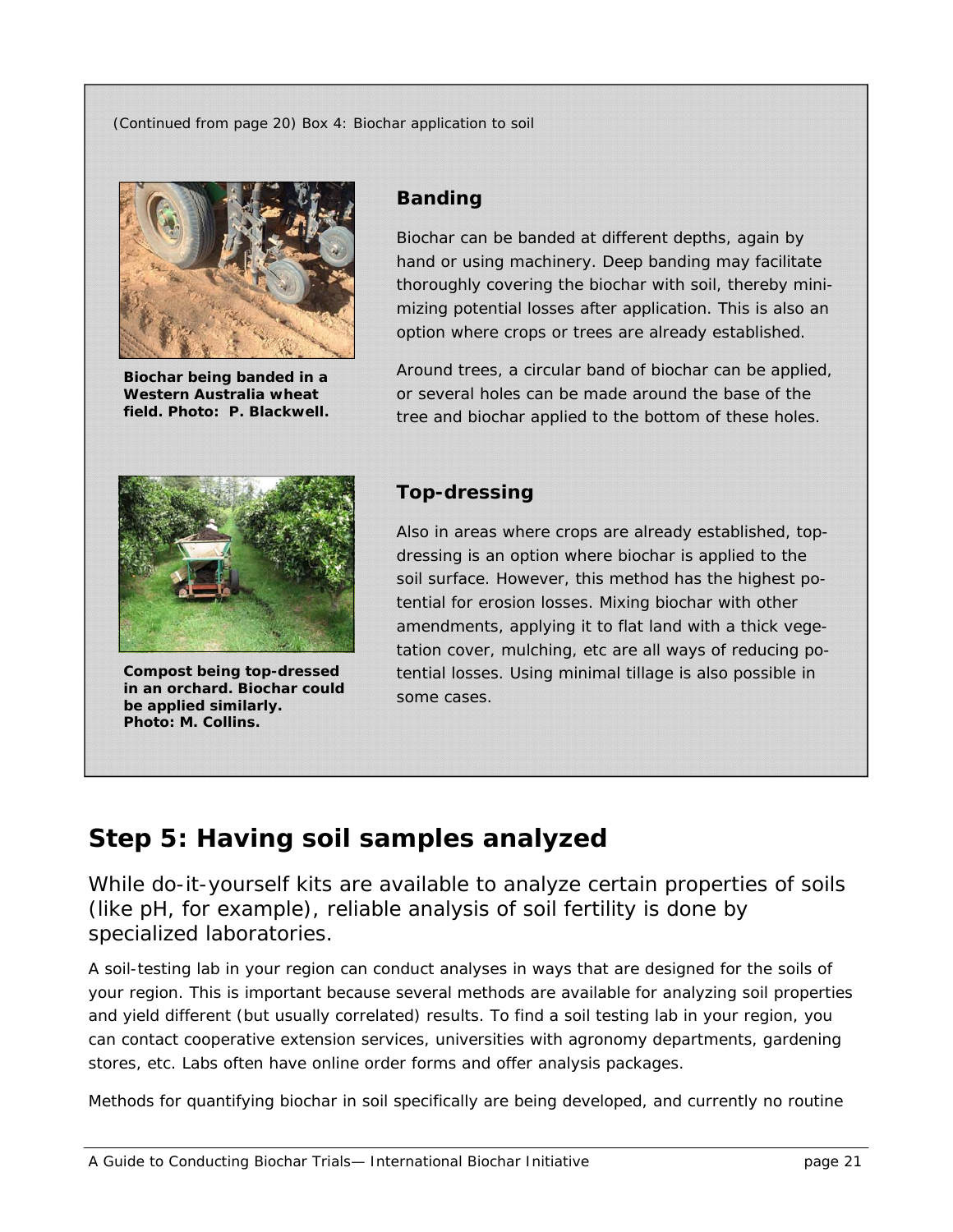analyses are offered on a commercial basis to do this. Therefore, obtaining these data is not yet available for the public. It is currently easier to analyze the soil for total carbon, and to compare how much total carbon is in biochar-amended soil and control soil that did not receive biochar. The control soil will tell you how much non-biochar carbon is in the soil. You must beware of the analysis you choose to determine total carbon, since biochar, as we know, is very difficult to degrade and not all routine analyses for soil carbon pick it up. The analysis known as organic matter by "loss on ignition" (LOI) is inexpensive, but will not provide data on carbon amounts from biochar. Methods that are known as "wet chemical" (i.e. involving liquid chemicals being added to the soil), such as dichromate oxidation, also do not quantify carbon from biochar. You must request a total carbon analysis, which is carried out by dry combustion in a C/N analyzer. If in doubt, contact the lab and explain what you need.

### **Step 6: Analyzing and presenting results**

*Once you have data in hand, it is time to determine what are the results of all your work.* 

Since you have 3 or more replicates of each treatment, you can calculate average values for yield, available phosphorus, pH, etc., in each treatment. A good way of presenting data is graphically. Figures allow others to quickly and visually understand results. The following are examples of graphical ways of presenting data:



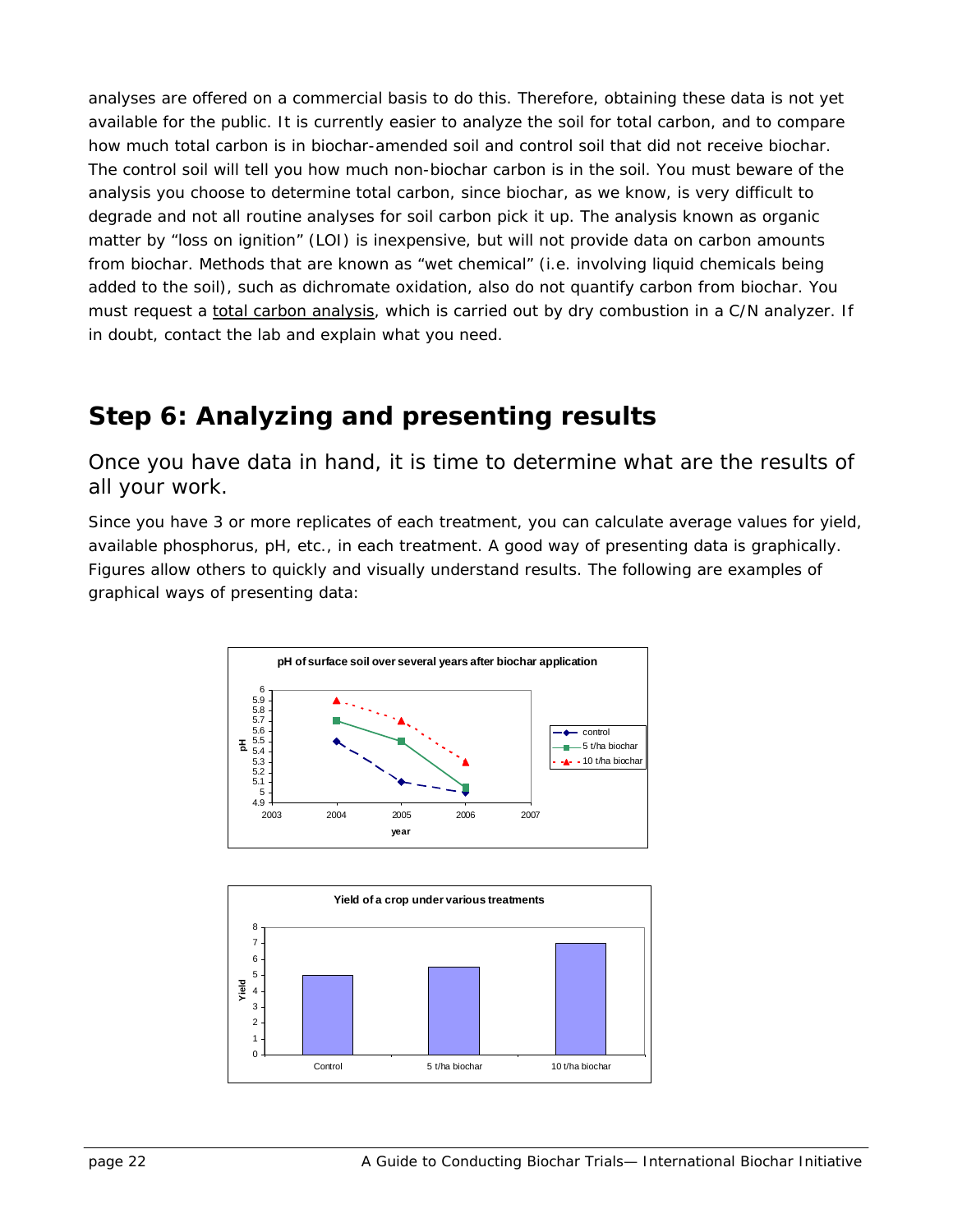Both these figures were generated using Excel; other spreadsheet programs can be used to generate similar graphs.

These figures show differences between treatments that are sometimes small. With data from a well-designed experiment, it is possible to tell whether these differences are real or whether they must be attributed to random variability in the field, in the way measurements were made, etc. Statistical analysis is used to assess the significance of differences between treatments, and these require lengthy calculations or the use of specialized software. If you are not familiar with these, you should seek the help of someone who is. In many cases, outside the scientific world, such analyses are not necessary to use and disseminate results.

Here we will explain a tool that will allow you to illustrate, using figures, the amount of variability in your data. Variability refers to the "spread" in the values you used to calculate an average. Consider the following example:

| Replicate | yield | Replicate | yield |
|-----------|-------|-----------|-------|
|           | 5     |           |       |
|           | 10    |           | Q     |
| ົ         | 15    | ົ         |       |
| average   | 10    | average   | 10    |

You can see that the data on the left are more variable than the data on the right, even though the average is 10 in both cases. When comparing treatments that are highly variable, the average by itself may give a misleading impression. Consider the following:

| Treatment      | Replicate      | yield |
|----------------|----------------|-------|
| Control        |                | 5     |
| Control        | 2              | 10    |
| Control        | 3              | 15    |
|                | average        | 10    |
| Biochar        |                | 20    |
| <b>Biochar</b> | $\overline{2}$ | 15    |
| Biochar        | 3              | 10    |
|                | average        | 15    |

| Treatment      | Replicate | yield |
|----------------|-----------|-------|
| Control        |           | 11    |
| Control        | 2         | 9     |
| Control        | 3         | 10    |
|                | average   | 10    |
| <b>Biochar</b> |           | 15    |
| Biochar        | 2         | 13    |
| Biochar        | 3         | 17    |
|                | average   | 15    |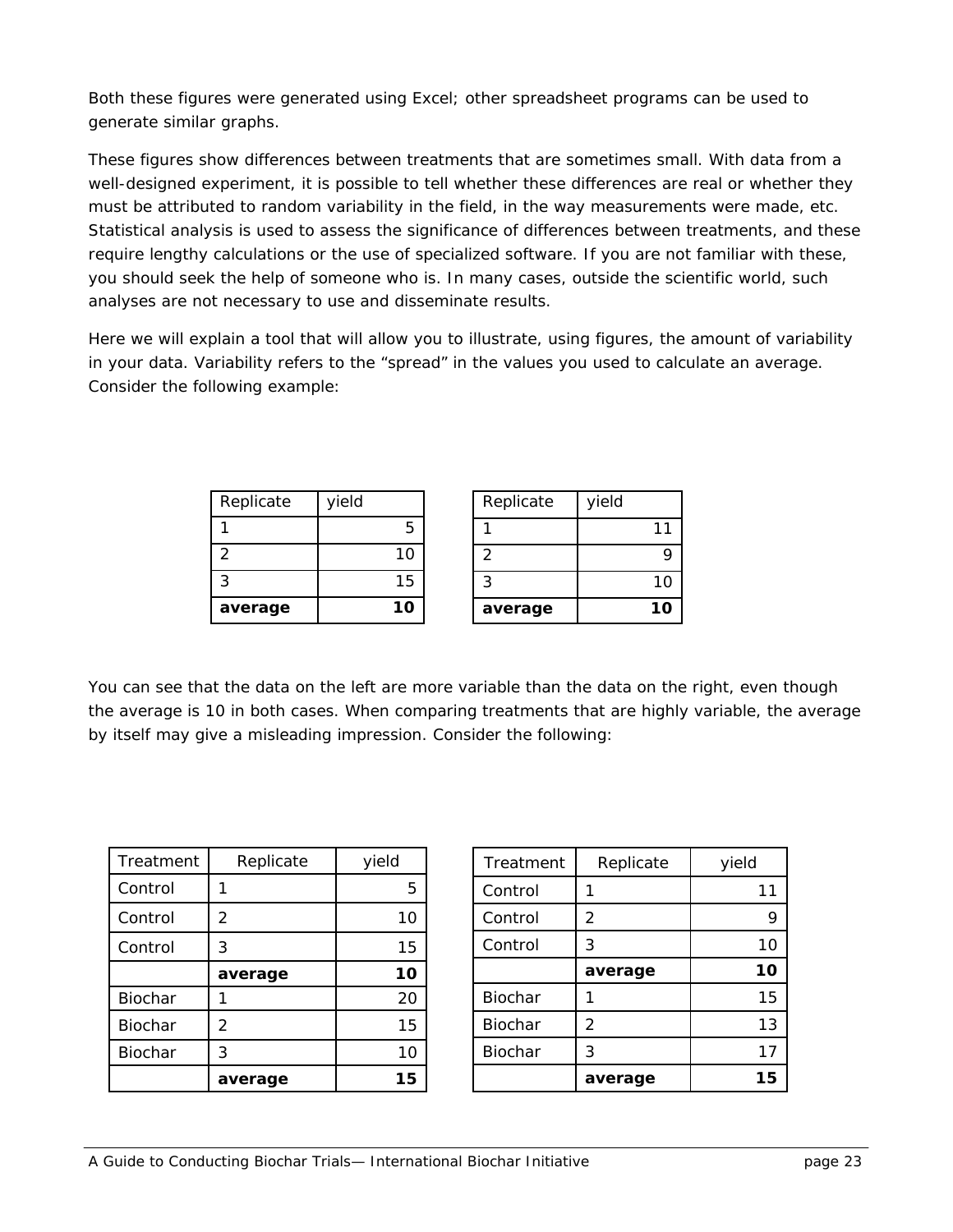While averages are again the same for the same treatment, when looking at the data on the left one could have doubts as to whether biochar is really better than the control. Is the value for that first replicate in the biochar treatment really accurate? If not, then even though the average for the biochar treatment would still be greater than for the control, all of the data would still fall in the range of the data obtained in the control. The example on the right shows data that is much more convincing. How can you show this graphically?

Adding error bars to figures gives an idea of the amount of variability in the data. The longer the bar, the more variable, or spread out, is the data. Basically, the error bar gives an idea of the range in which the actual data bar could lie. The wider the range, the more probable it is that one data bar overlaps with another, indicating that differences between the two are not that strong. When comparing two treatments with overlapping error bars, one can doubt the significance of the difference between the treatments. These bars commonly represent the standard error of the data. Consider the following examples:



It is clear that in the left hand figure, we can be confident that 10 t/ha of biochar caused an increase in yield over the control, while we are less confident about the 5 t/ha application rate. In the right hand figure, biochar application seems to give very variable results and it is difficult to draw strong conclusions from the data.

#### **How can you generate error bars on graphs?**

In Microsoft Excel, follow this procedure to calculate a standard error for each treatment average:

In the cell where you want to calculate the standard error, enter the following formula: =STDEV (select the range of data you used to calculate the average) / SQRT (number of data points you have, usually 3). Once you have standard error values for all treatments, generate a graph with the averages. On the graph, right click on a dot or bar, and select "Format data series".

Then choose the tab "Y error bars". You can then select the style of bar you prefer. Under "error amount", choose "custom". Using the selector tool to the right of each of the fields provided, select the standard errors corresponding to the set of averages you plotted.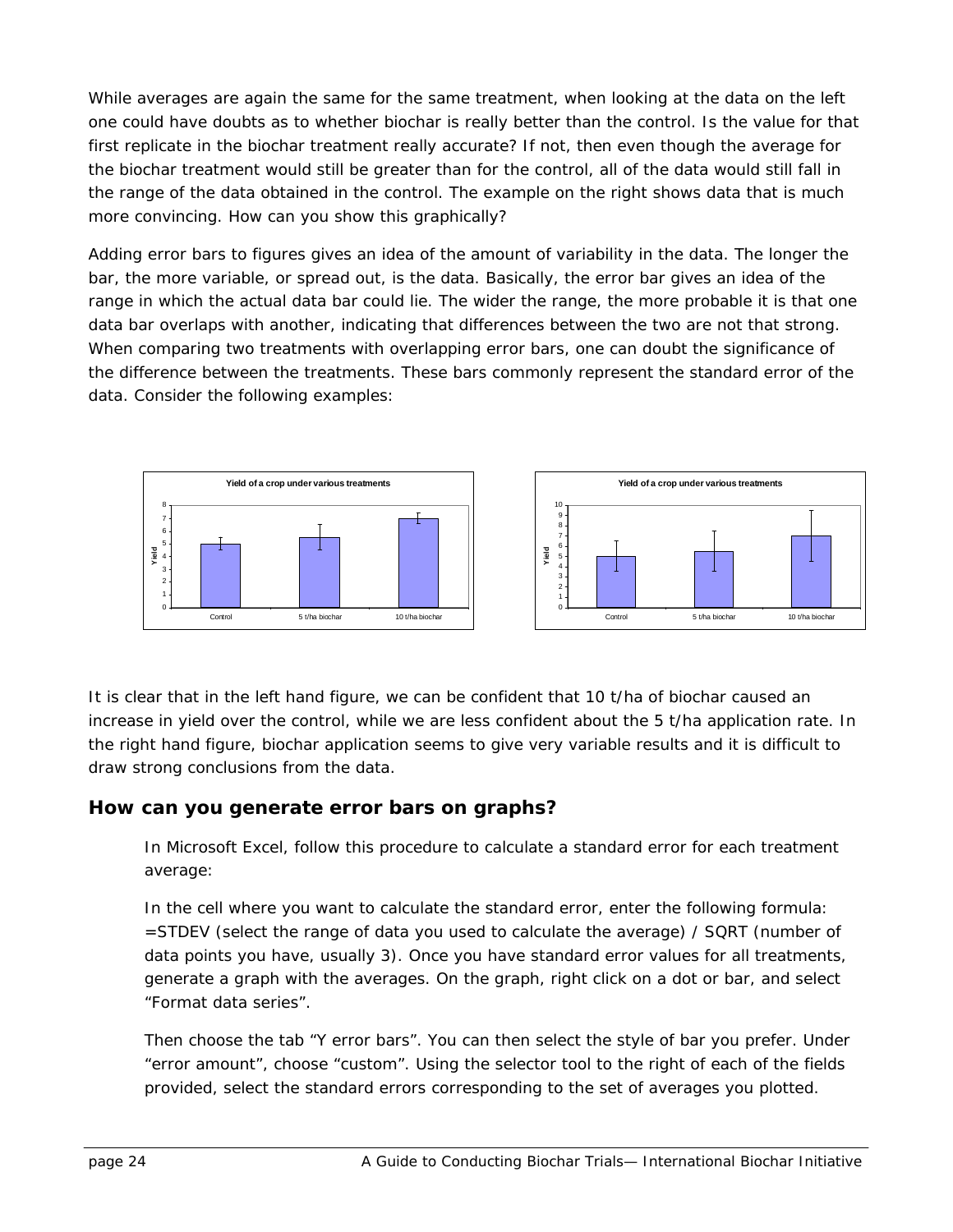Enter the same range for the positive and negative bar. This will be easiest if the standard errors are in a column beside the averages.

### **Step 7: Disseminating results**

*A lot of very interesting trials are never taken through the last and very important step of dissemination. Sharing your results with others will help them make decisions about using biochar, and perhaps expand on your results to increase everyone's level of knowledge.* 

In many cases, field trials were undertaken to convince people of something, and so revealing the results of the trial is obviously important. Field trials can be a lot of work and keeping results to yourself or only circulating them within your organization or to a specific group of interest fails to bring the work to its full potential.

Depending on what your objectives were when undertaking the trial, there are usually several outlets that can be used to share your results. Some of these include posting a report on the internet, writing an article for a newsletter aimed at your target audience, presenting your results at a meeting, etc. The IBI has begun a registry for documenting field trials. You are invited to apply to join the IBI Field Trial Registry, where you may input your information in a format that will lead to broad visibility of your results.

## **The IBI Biochar Trial Registry**

*To join the IBI Field Trial Registry, contact the IBI Extension Director:* 

#### **Julie@biochar-international.org**

Send an email to IBI Extension Director, Julie Major, at the address above.

#### *Please be aware that by agreeing to join the IBI Field Trial Registry, you agree that all of the data you provide will be open and accessible to the public.*

Data forms for the Biochar Trial Registry are included in the appendix to this guide. Soon, IBI will make these available in electronic form. For now, use the paper forms to record your field trial data.

You are welcome to use these data forms for your experiments whether or not you join the IBI Biochar Trial Registry.

For further questions, look for updates on the IBI website: **www.biochar-international.org** or you may contact IBI Extension Director, Julie Major, at julie@biochar-international.org.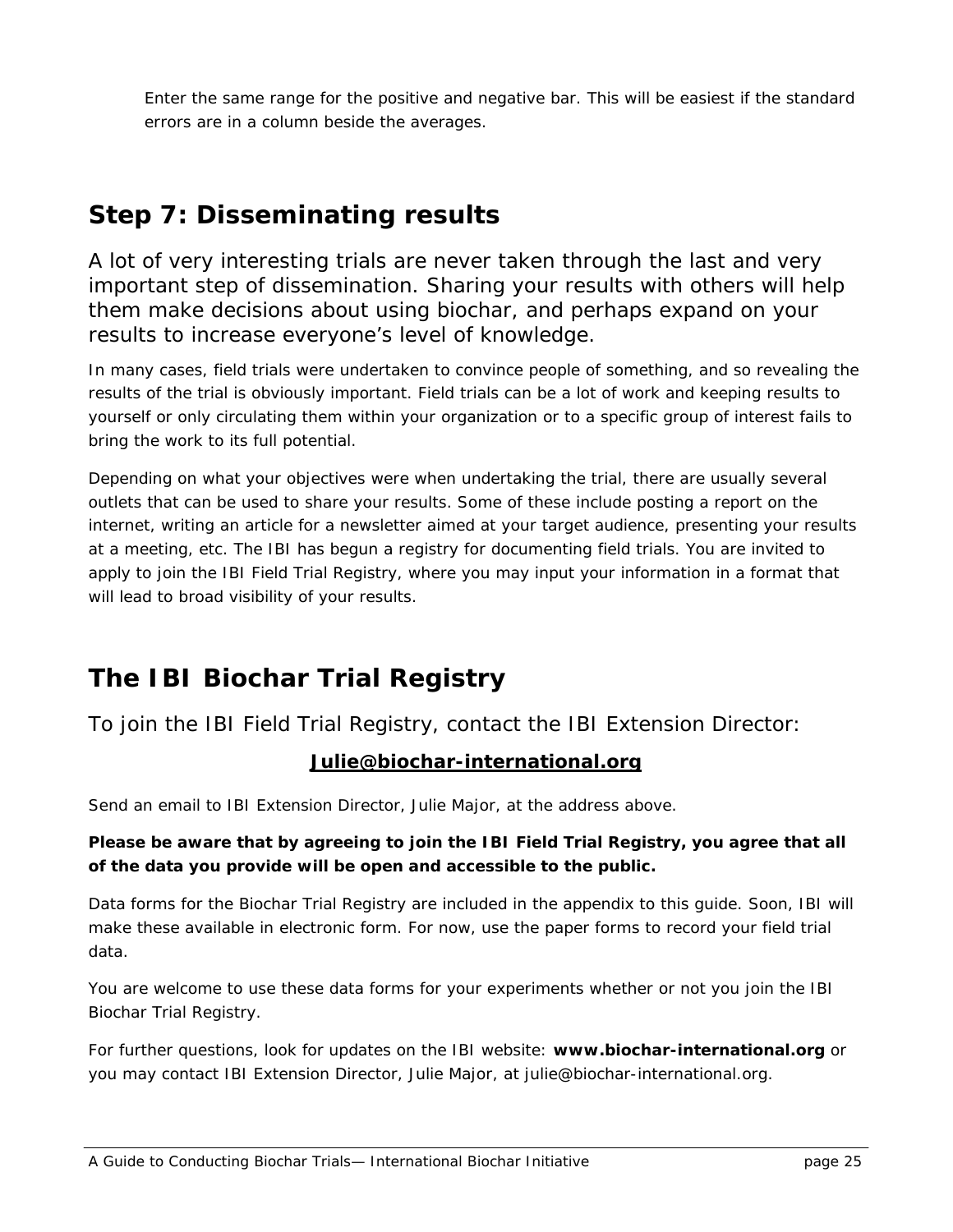### **Literature cited**

- Blackwell, P., Riethmuller, G. and Collins, M. 2009. Biochar Application to Soil. In: Lehmann, J. and Joseph, S. Biochar for Environmental Management: Science and Technology. EarthScan, London.
- Cheng, C.H., J. Lehmann, and M. Engelhard. 2008. Natural oxidation of black carbon in soils: changes in molecular form and surface charge along a climosequence. Geochimica et Cosmochimica Acta 72:1598-1610.
- Cheng, C.H., J. Lehmann, J.E. Thies, S.D. Burton, and M.H. Engelhard. 2006. Oxidation of black carbon by biotic and abiotic processes. Organic Geochemistry 37:1477-1488.
- U.S. Environmental Protection Agency 1994, 'Using toxicity tests in ecological risk assessment', Publication #9345.0-05I , Eco-Update **2**, 1–4.

#### **Suggested reference materials**

Rowell, D.L. 1994. Soil Science: Methods and Application. Prentice Hall, 350pp.

- Clewer, A.G. and D.H. Scarisbrick. 2001. Practical Statistics and Experimental Design for Plant and Crop Science. Wiley, 346pp.
- Van den Berg, H. Facilitating Scientific Method as follow-up for FFS graduates. FAO Programme for Community IPM in Asia. P.O. Box 22, Peradeniya, Sri Lanka. Available here: http:// www.communityipm.org/downloads.html#Training%20Materials
- Oregon State University Extension Service. 2003. Soil sampling for home gardens and small acreages. Publication EC628. Available at http://extension.oregonstate.edu/catalog/pdf/ec/ ec628.pdf.

### **Appendix: Trial Data Sheets**

- **1. Basic Project Information**
- **2. Soil Information**
- **3. Biochar Characterization and Analysis**
- **4. Experimental Design**
- **5. Results**
- **6. Soil Analysis Results**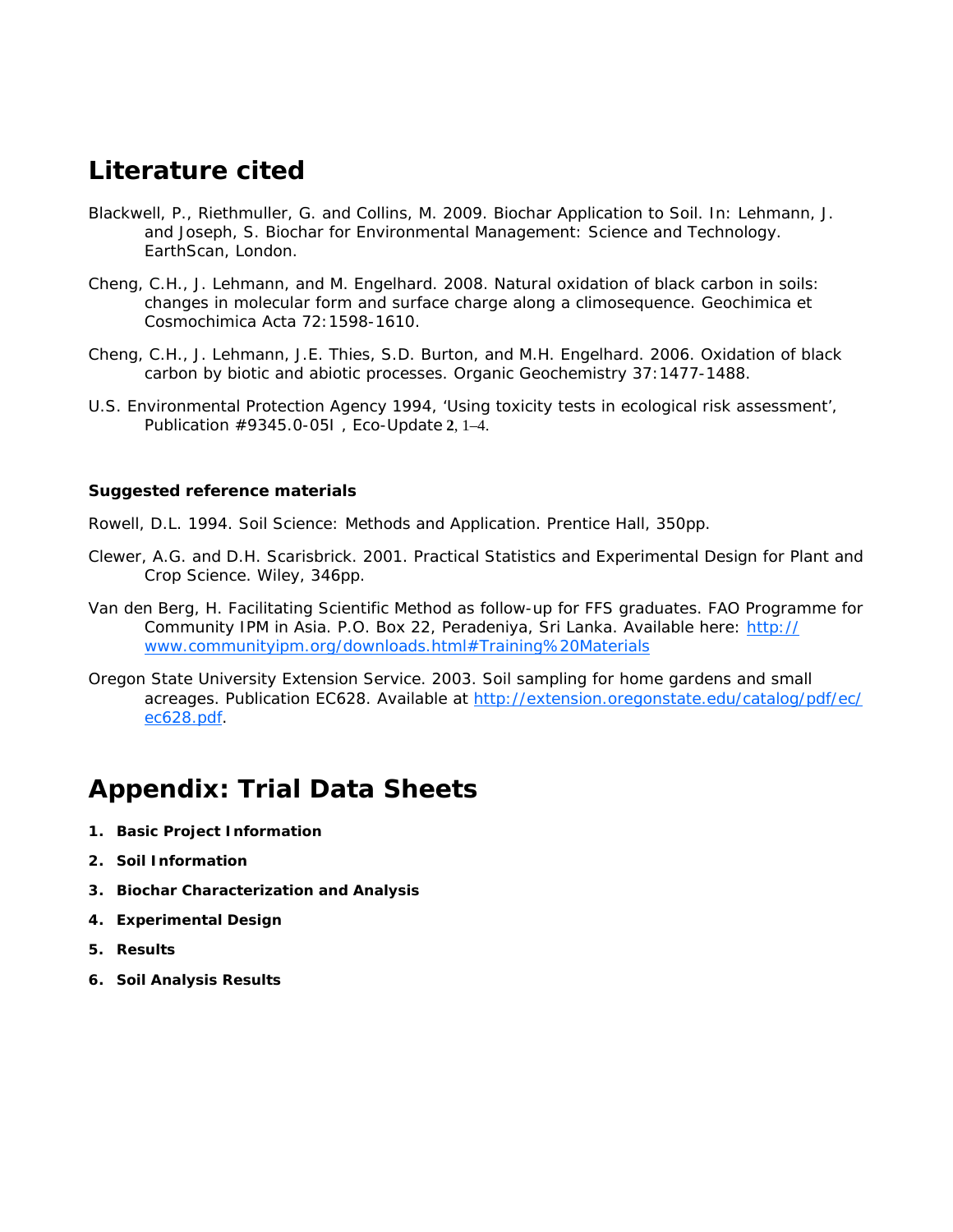

**IBI's Field Trial Registry**  Please fill out and return to [Julie@biochar-international.org](mailto:Julie@biochar-international.org)

#### **I - Basic Project Information**

| Name of project administrator:              | IBI member ID number:                                            |  |
|---------------------------------------------|------------------------------------------------------------------|--|
| Project ID number (assigned by IBI):        |                                                                  |  |
| Project title:                              |                                                                  |  |
| Type of organization: Academic<br>Community | Commercial<br>Government<br><b>NGO</b><br>Other (please specify) |  |
| Mailing address:                            | Phone number( $s$ ):                                             |  |
| Skype user name:                            | Email:                                                           |  |
| Web address:                                | Preferred language:                                              |  |
| Partners or collaborators:                  |                                                                  |  |
|                                             |                                                                  |  |
| Site location (decimal degrees): latitude   | longitude                                                        |  |
| Project start date (dd/mm/yyyy):            | Project end date (dd/mm/yyyy):                                   |  |
| Description of study objectives:            |                                                                  |  |
|                                             |                                                                  |  |

#### **II – Soil information**

Soil type (these are FAO and USDA types, please convert to these):

| Alfisol/Luvisol   Andisol   Andosol   Arenosol   Aridisol |
|-----------------------------------------------------------|
| Cambisol Entisol Fluvisol Gelisol Gleysol Histosol        |
| Inceptisol   Lithosol   Mollisol   Nitosol                |
| Oxisol/Ferralsol/Latosol     Regosol                      |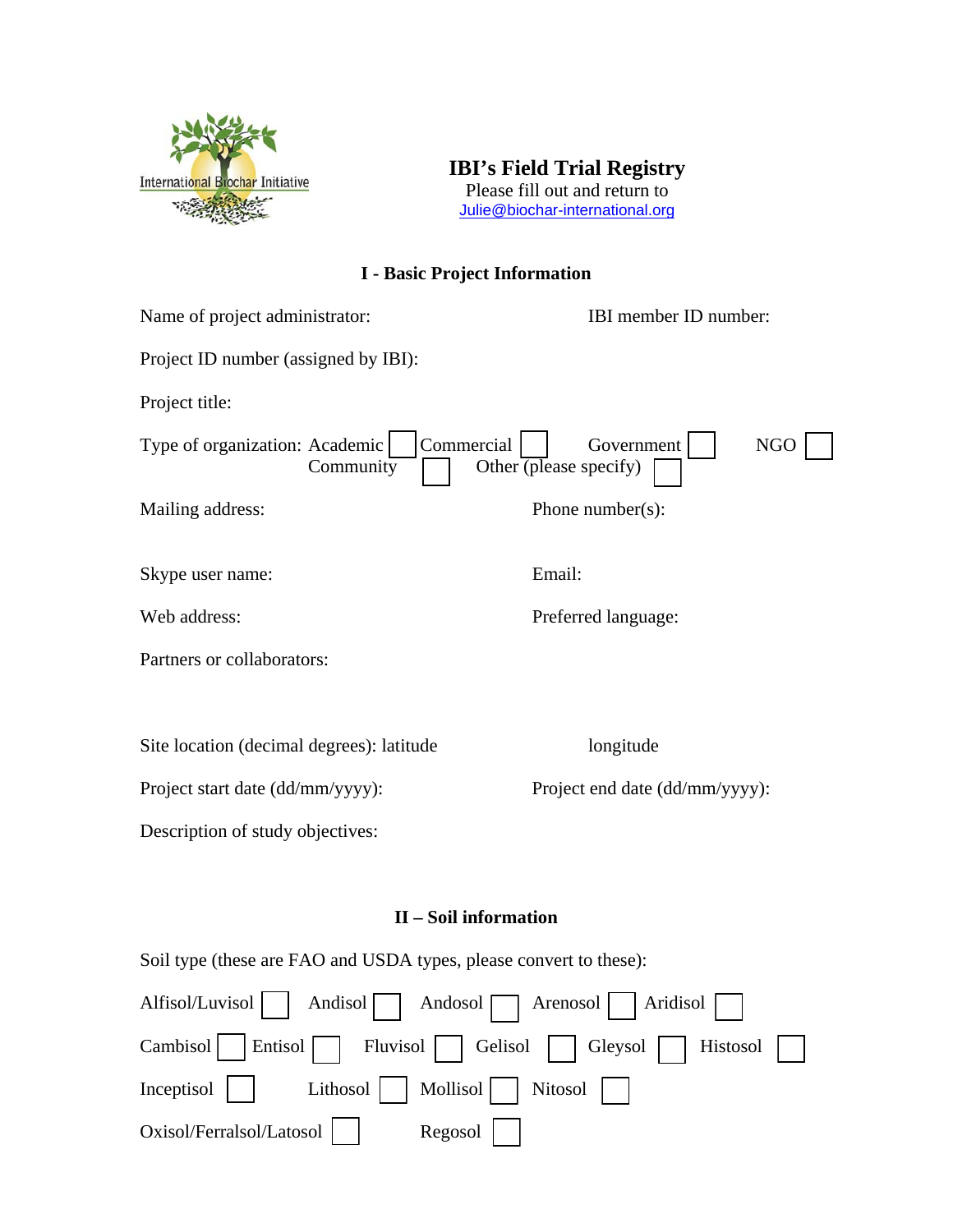#### IBI member ID number **Project ID** number

| Soil texture:<br>Clay<br>Silt $\lceil \cdot \rceil$<br>Sand | Loam Silty clay $\Box$ Sandy clay $\Box$ |
|-------------------------------------------------------------|------------------------------------------|
| $Clay loan$  <br>Silt loam                                  | Sandy Loam     Loamy sand                |
| Silty clay loam<br>Sandy clay loam $\Box$                   |                                          |

Additional description of soil:

#### **III – Biochar characterization and analysis**

Biochar feedstock: Feedstock supplier:

Feedstock pre-treatment:

Production method:

Peak production temperature (°C):

Amendments/inoculants added to biochar or other pre-application treatment:

Briefly describe methods and results of seed germination test:

Briefly describe methods and results of worm avoidance test:

Name of laboratory conducting analyses:

| <b>Characteristic</b>    | Unit          | <b>Value</b> | Brief description of method used (required)         |
|--------------------------|---------------|--------------|-----------------------------------------------------|
| pH (in water)            |               |              | Biochar: water ratio used:                          |
| pH (in KCl<br>or $CaCl2$ |               |              | Biochar: solution ratio used:<br>solution molarity: |
| Total C                  | $\%$          |              |                                                     |
| Total N                  | $\frac{0}{0}$ |              |                                                     |
| $H/C$ ratio              |               |              |                                                     |
| $O/C$ ratio              |               |              |                                                     |
| Ash                      | $\%$          |              |                                                     |
| Volatile C               | $\%$          |              |                                                     |
| Fixed C                  | $\%$          |              |                                                     |
| Labile C                 | %             |              |                                                     |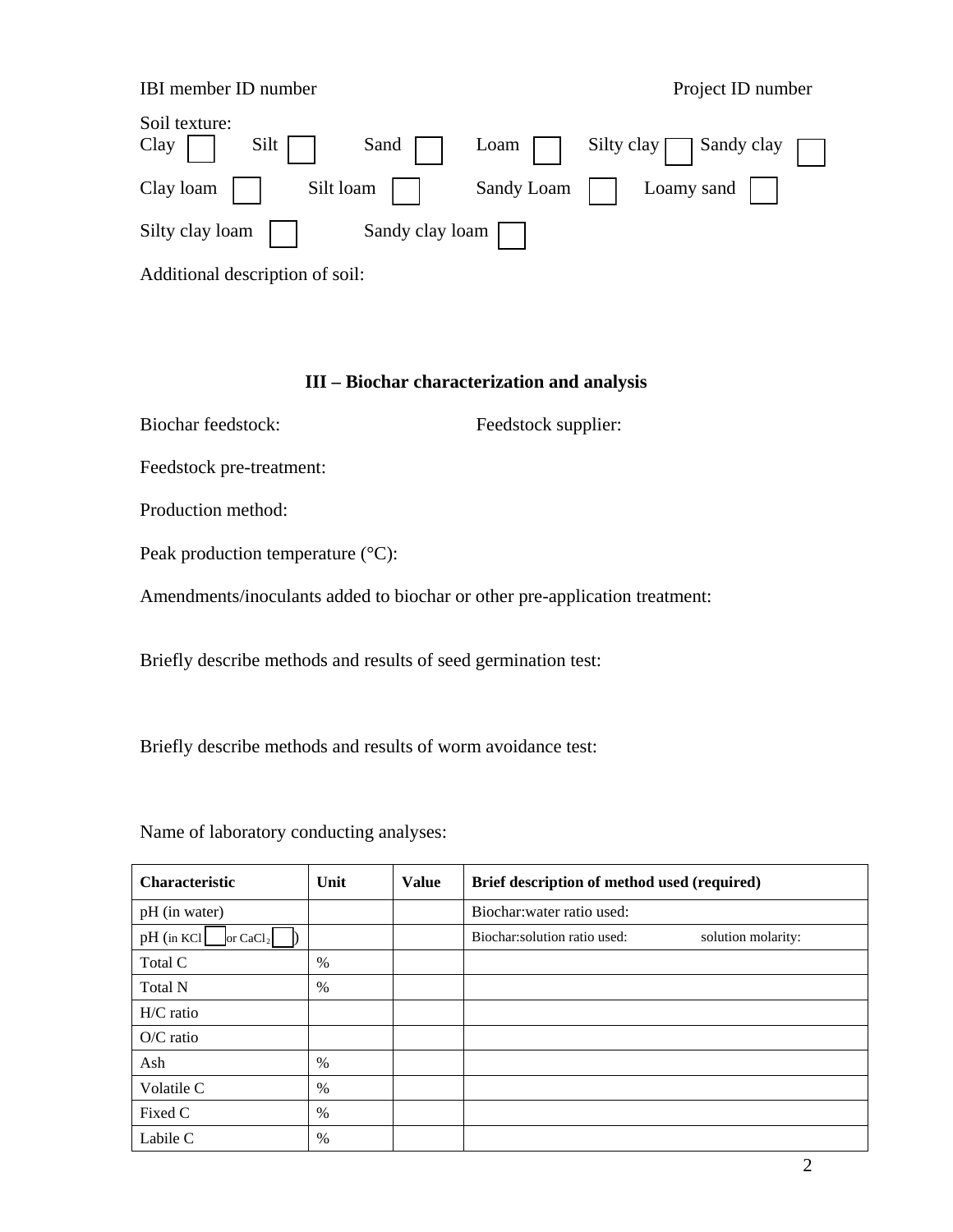### IBI member ID number **Project ID number** Project ID number

| Characteristic           | Unit                                                     | <b>Value</b> | Brief description of method used (required) |
|--------------------------|----------------------------------------------------------|--------------|---------------------------------------------|
| Available Ca             |                                                          |              |                                             |
| Available Mg             |                                                          |              |                                             |
| Available P              |                                                          |              |                                             |
| Available K              |                                                          |              |                                             |
| Other available element: |                                                          |              |                                             |
| Other available element: |                                                          |              |                                             |
| Other available element: |                                                          |              |                                             |
| Total Ca                 |                                                          |              |                                             |
| Total Mg                 |                                                          |              |                                             |
| <b>Total P</b>           |                                                          |              |                                             |
| Total K                  |                                                          |              |                                             |
| Other total element:     |                                                          |              |                                             |
| Other total element:     |                                                          |              |                                             |
| Other total element:     |                                                          |              |                                             |
| Surface area             | $m^2$ $g^{-1}$                                           |              |                                             |
| Cation exchange capacity | $\mathrm{mmol}_{\,\mathrm{c}}$ $\mathrm{kg}^{\text{-1}}$ |              |                                             |
| Pores<br>nm to<br>nm     | $\text{cm}^3 \text{ g}^{-1}$                             |              |                                             |
| Pores<br>nm to<br>nm     | $\text{cm}^3 \text{ g}^{-1}$                             |              |                                             |
| Pores<br>nm to<br>nm     | $\text{cm}^3 \text{ g}^{-1}$                             |              |                                             |
| Pores<br>nm to<br>nm     | $\text{cm}^3 \text{ g}^{-1}$                             |              |                                             |
| Pores<br>nm to<br>nm     | $\text{cm}^3 \text{ g}^{-1}$                             |              |                                             |
| Other data               |                                                          |              |                                             |
| Other data               |                                                          |              |                                             |
| Other data               |                                                          |              |                                             |

### **IV – Experimental design**

| Experimental setting:                                |                                    |  |
|------------------------------------------------------|------------------------------------|--|
| Laboratory                                           | Pots in greenhouse<br>Pots outside |  |
| Field                                                | Other (please specify)             |  |
| Experimental design:<br>Completely randomized design | Randomized complete block design   |  |
| No randomization                                     | Other (please explain)             |  |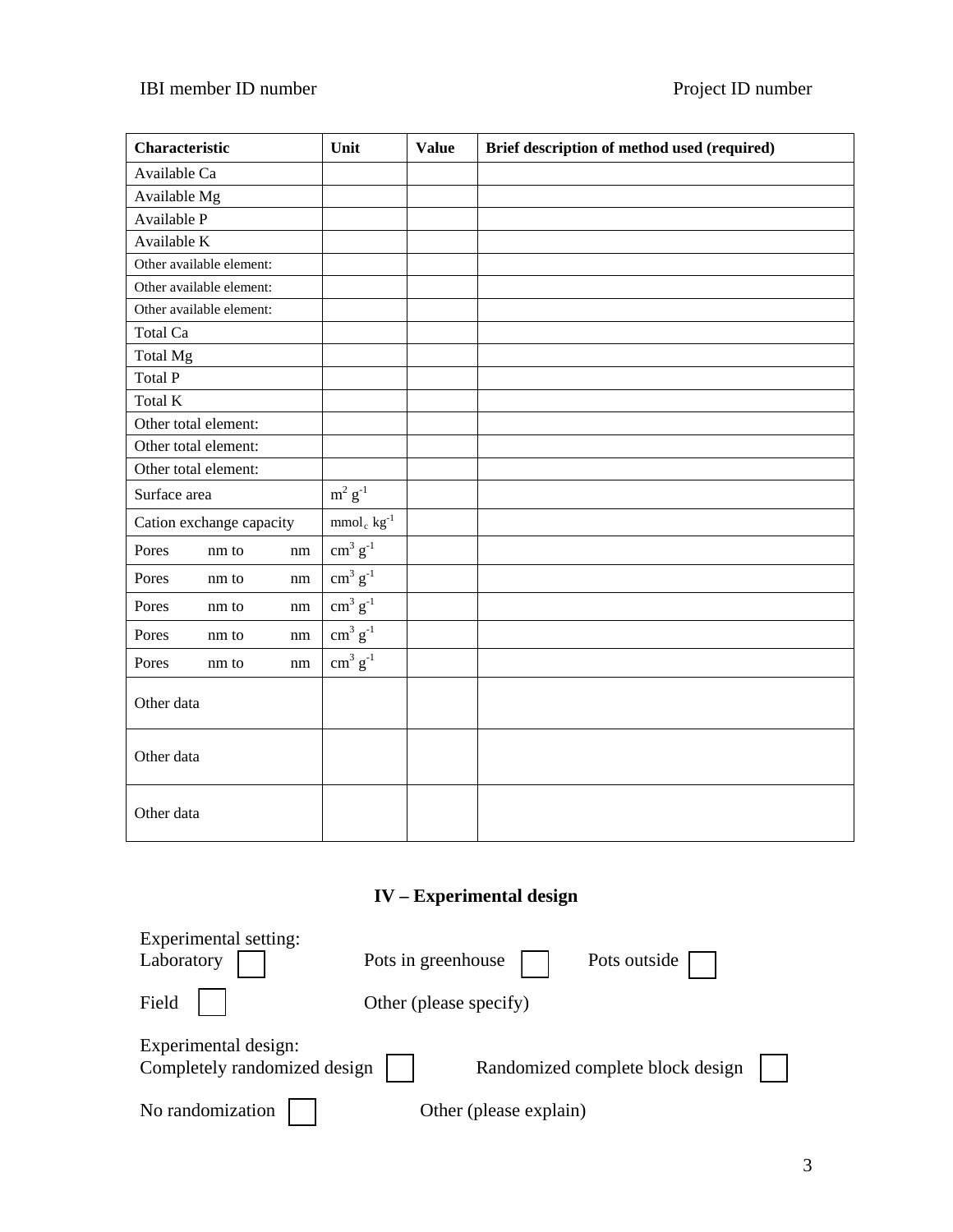| <b>IBI</b> member <b>ID</b> number |  |  |
|------------------------------------|--|--|
|------------------------------------|--|--|

### Project ID number

| Number of replications:                                                                                                                                                                   | Depth of application:       | cm          |
|-------------------------------------------------------------------------------------------------------------------------------------------------------------------------------------------|-----------------------------|-------------|
| Biochar application rate(s):                                                                                                                                                              | Choose units:<br>t/ha       | $g/kg$ soil |
| Dates of application (dd/mm/yyyy):                                                                                                                                                        |                             |             |
| Describe method of application and incorporation:                                                                                                                                         |                             |             |
|                                                                                                                                                                                           |                             |             |
| Describe treatments, including fertilizer and organic amendment rates:<br>Control:<br>Treatment 1:<br>Treatment 2:<br>Treatment 3:<br>(attach information on separate sheet if necessary) |                             |             |
| Irrigation method:<br>Flood irrigation<br>Rainfed<br>Other/details                                                                                                                        | Sprinkler<br>Drip           |             |
|                                                                                                                                                                                           |                             |             |
| Crop species planted:                                                                                                                                                                     |                             |             |
| Planting density:<br>plants/ha                                                                                                                                                            | Planting date (dd/mm/yyyy): |             |
| Harvest date (dd/mm/yyyy):                                                                                                                                                                |                             |             |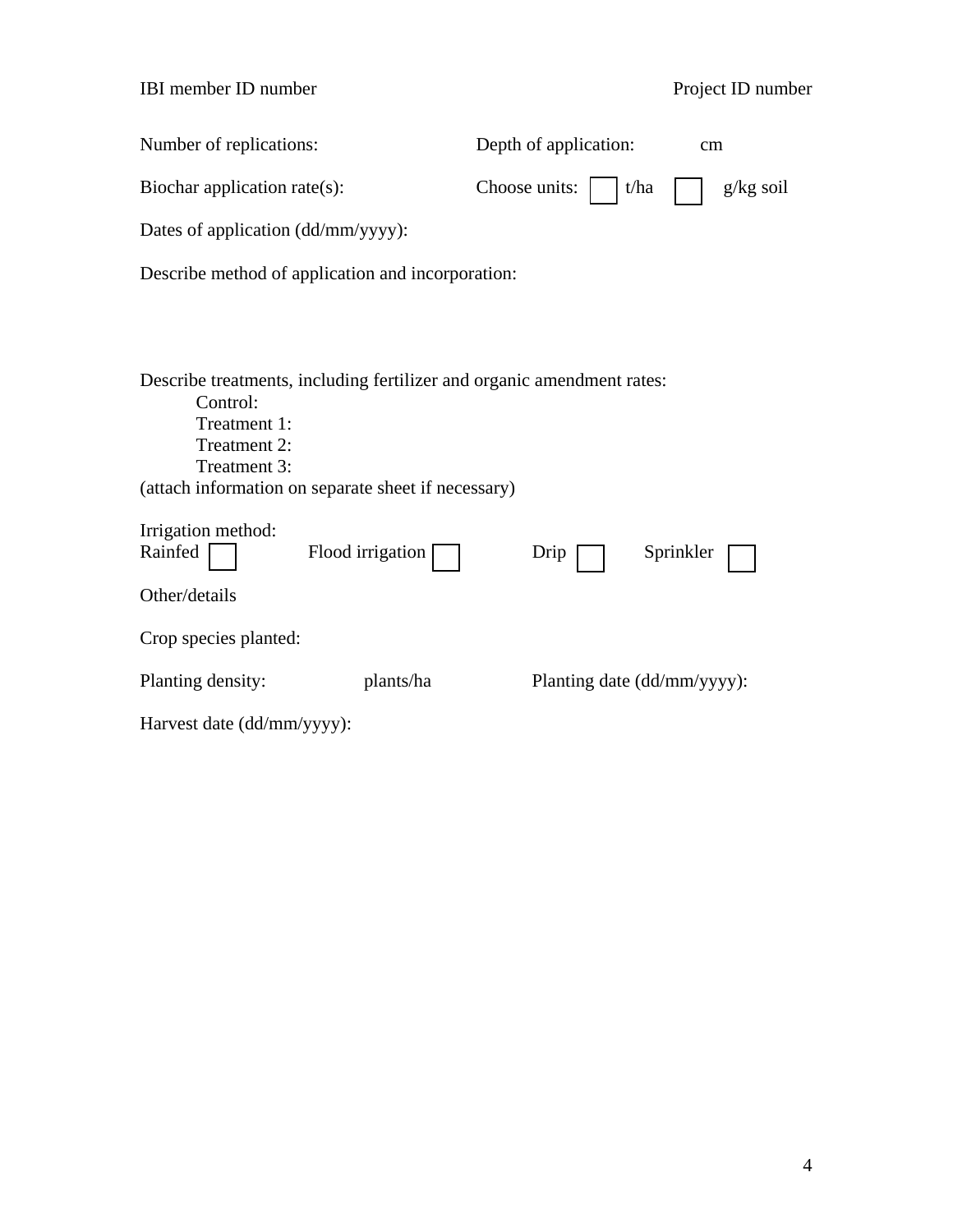#### **V - Results**

Crop yield (please use metric units, such as kg/ha, t/ha, etc):<br>Crop: Yield in control: Yield in control: Yield in Treatment 1: Yield in Treatment 2: Yield in Treatment 3: (attach information on separate sheet if necessary)

Narrative of crop productivity results:

Number of soil sampling results submitted on separate forms:

Narrative of other results obtained: